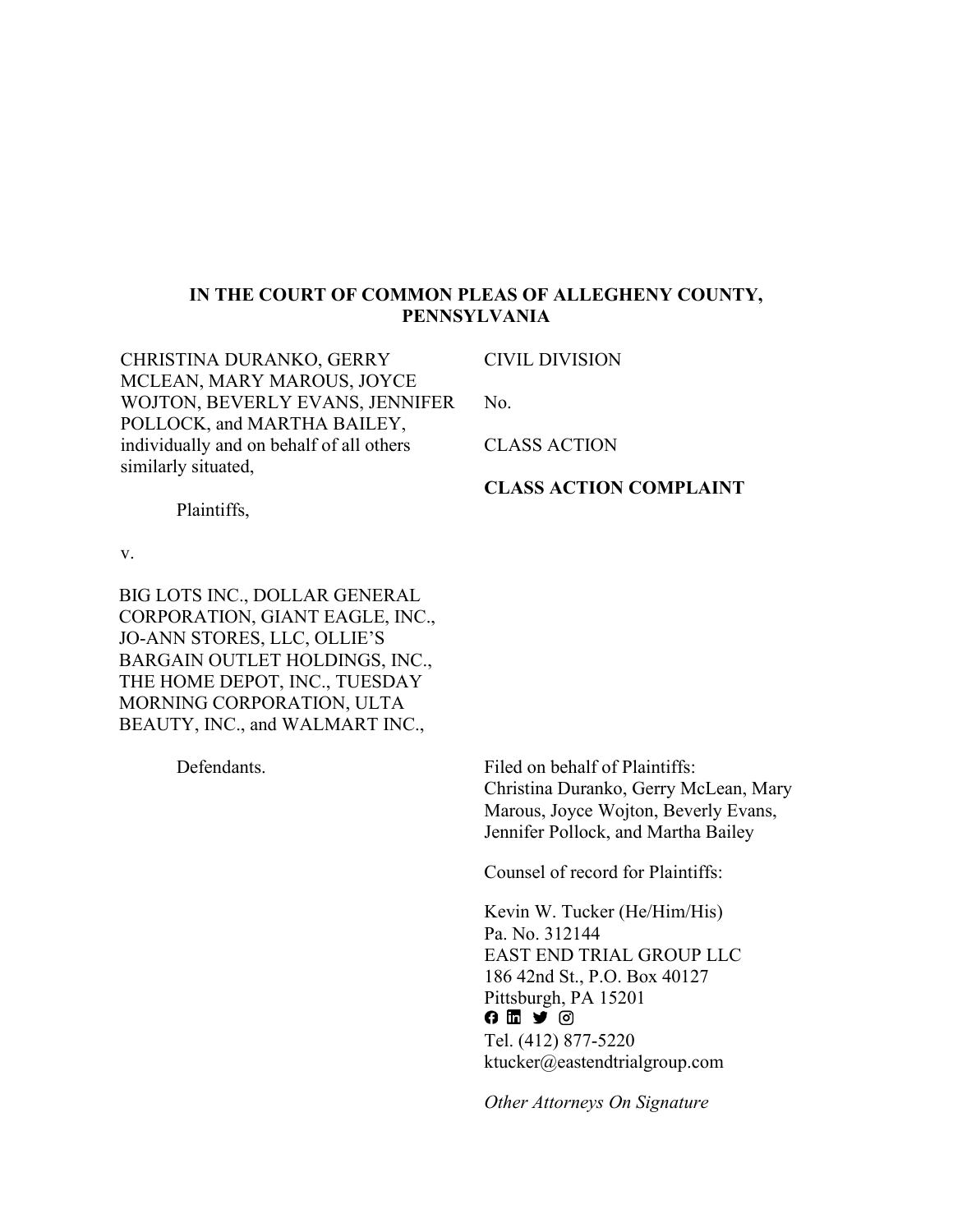## **IN THE COURT OF COMMON PLEAS OF ALLEGHENY COUNTY, PENNSYLVANIA**

CHRISTINA DURANKO, GERRY MCLEAN, MARY MAROUS, JOYCE WOJTON, BEVERLY EVANS, JENNIFER POLLOCK, and MARTHA BAILEY, individually and on behalf of all others similarly situated,

CIVIL DIVISION

No.

CLASS ACTION

Plaintiffs,

v.

BIG LOTS INC., DOLLAR GENERAL CORPORATION, GIANT EAGLE, INC., JO-ANN STORES, LLC, OLLIE'S BARGAIN OUTLET HOLDINGS, INC., THE HOME DEPOT, INC., TUESDAY MORNING CORPORATION, ULTA BEAUTY, INC., and WALMART INC.,

Defendants.

#### **NOTICE TO DEFEND**

**YOU HAVE BEEN SUED IN COURT.** If you wish to defend against the claims set forth in the following pages, you must take action within **TWENTY (20)** days after this Complaint and Notice are served, by entering a written appearance personally or by attorney and filing in writing with the court your defenses or objections to the claims set forth against you. You are warned that if you fail to do so the case may proceed without you and a judgment may be entered against you by the court without further notice for any money claimed in the Complaint or for any claim or relief requested by the Plaintiff. You may lose money or property or other rights important to you.

## **YOU SHOULD TAKE THIS PAPER TO YOUR LAWYER AT ONCE. IF YOU DO NOT HAVE A LAWYER, GO TO OR TELEPHONE THE OFFICE SET FORTH BELOW TO FIND OUT. THIS OFFICE CAN PROVIDE YOU WITH INFORMATION ABOUT HIRING A LAWYER.**

**IF YOU CANNOT AFFORD TO HIRE A LAWYER, THIS OFFICE MAY BE ABLE TO PROVIDE YOU WITH INFORMATION ABOUT AGENCIES THAT MAY OFFER LEGAL SERVICES TO ELIGIBLE PERSONS AT A REDUCED FEE OR NO FEE.**

> LAWYER REFERRAL SERVICE Allegheny County Bar Association 11<sup>th</sup> Floor Koppers Building 436 Seventh Avenue Pittsburgh, PA 15219 (412) 261-5555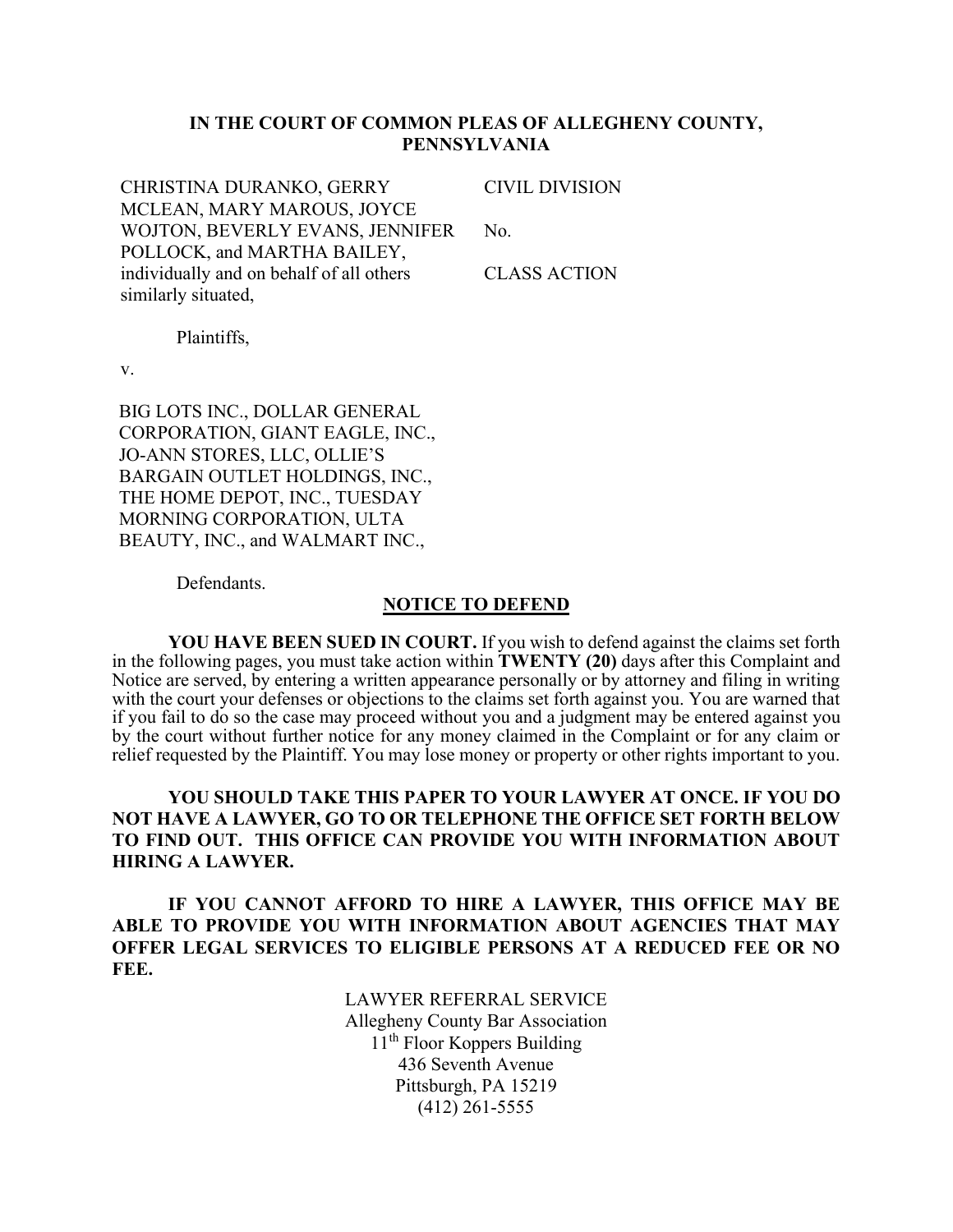## **IN THE COURT OF COMMON PLEAS OF ALLEGHENY COUNTY, PENNSYLVANIA**

CHRISTINA DURANKO, GERRY MCLEAN, MARY MAROUS, JOYCE WOJTON, BEVERLY EVANS, JENNIFER POLLOCK, and MARTHA BAILEY, individually and on behalf of all others similarly situated,

CIVIL DIVISION

No.

CLASS ACTION

Plaintiffs,

v.

BIG LOTS INC., DOLLAR GENERAL CORPORATION, GIANT EAGLE, INC., JO-ANN STORES, LLC, OLLIE'S BARGAIN OUTLET HOLDINGS, INC., THE HOME DEPOT, INC., TUESDAY MORNING CORPORATION, ULTA BEAUTY, INC., and WALMART INC.,

Defendants.

#### **CLASS ACTION COMPLAINT**

Plaintiffs Christina Duranko ("Duranko"), Gerry McLean ("Mclean"), Mary Marous ("Marous"), Joyce Wojton ("Wojton"), Beverly Evans ("Evans"), Jennifer Pollock ("Pollock"), and Martha Bailey ("Bailey") (collectively, "Plaintiffs") individually and on behalf of all others similarly situated, bring this action against Defendants Big Lots, Inc., Dollar General Corporation, Giant Eagle, Inc., Jo-Ann Stores, LLC, Ollie's Bargain Outlet Holdings, Inc., The Home Depot, Inc., Tuesday Morning Corporation, Ulta Beauty, Inc., and Walmart Inc. ("Defendants"), and allege as follows:

#### **NATURE OF THE ACTION**

1. This action seeks statutory damages, attorneys' fees, and costs against Defendants for violations of Pennsylvania's Unfair Trade Practices and Consumer Protection Law (³UTPCPL´), 73 Pa. Stat. § 201-1, *et seq*.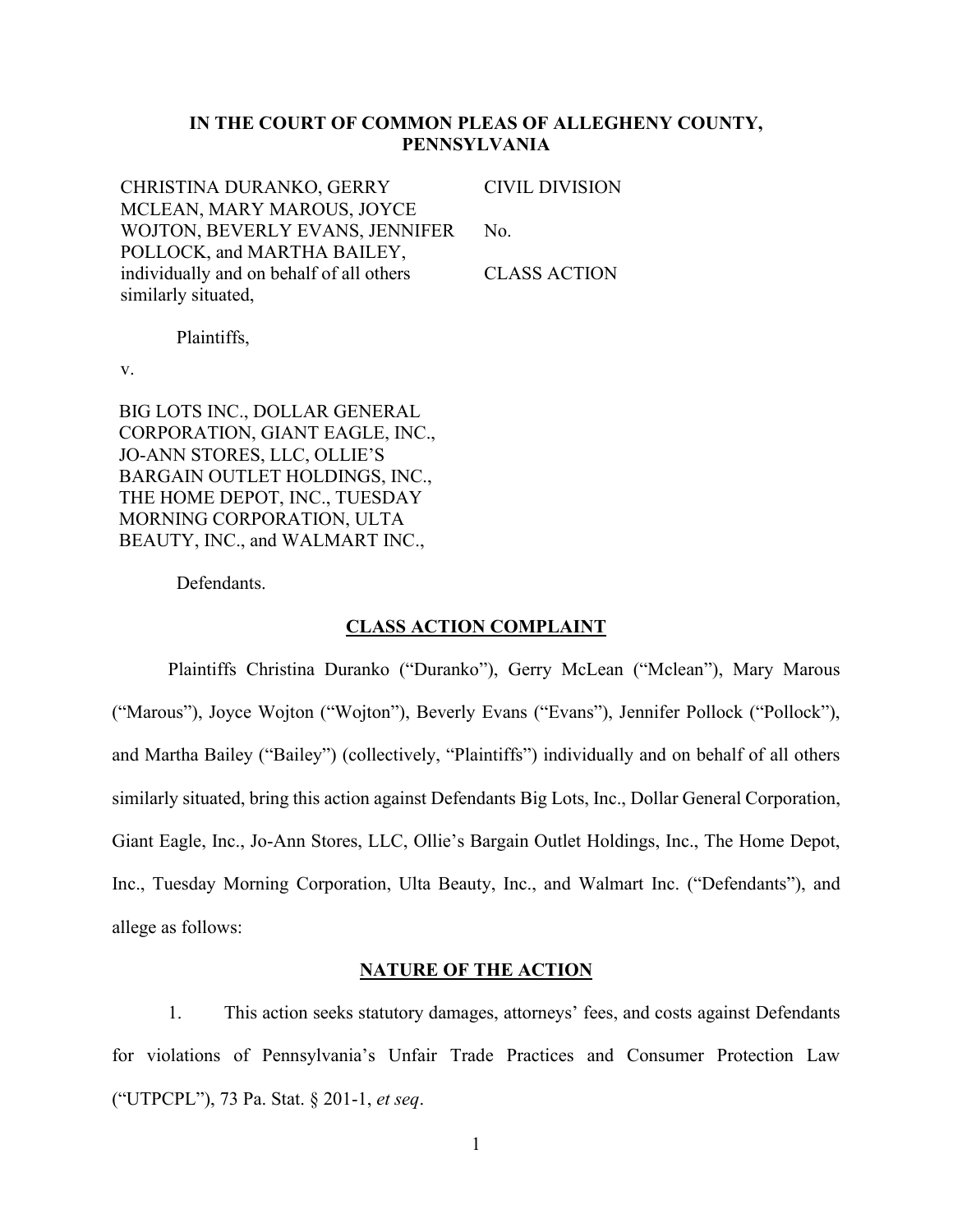#### **JURISDICTION AND VENUE**

2. The Court has subject matter jurisdiction under 42 Pa. C.S. § 931.

3. The Court has personal jurisdiction over Defendants under 42 Pa. C.S. § 5301.

4. Venue is proper under Pa. R. Civ. P. 2179 because Defendants regularly conduct business in this County, this is the County where the cause of action arose, and/or this is the County where the transactions or occurrences took place out of which the cause of action arose.

5. Principles of comity and the Tax Injunction Act, U.S.C. § 1341 require the state courts of the Commonwealth of Pennsylvania to address matters involving state tax laws and regulations. *See Farneth v. Wal-Mart Stores, Inc.*, 2013 WL 6859013 (W.D. Pa. Dec. 30, 2013).

#### **PARTIES**

6. Plaintiffs are natural persons over the age of eighteen. Plaintiffs reside in Pennsylvania.

7. Big Lots Inc. ("Big Lots") is an Ohio corporation headquartered in Columbus, Ohio. Big Lots operates brick-and-mortar and online retail stores under the Big Lots brand name. Big Lots owns, operates, or controls at least 68 brick-and-mortar retail locations in Pennsylvania. For the year ended February 1, 2020 were  $$5,323,180,000.<sup>1</sup>$ 

8. Dollar General Corporation ("Dollar General") is a Tennessee corporation headquartered in Goodlettsville, Tennessee. Dollar General operates brick-and-mortar and online retail stores under the Dollar General brand name. Dollar General owns, operates, or manages at

<sup>&</sup>lt;sup>1</sup> Big Lots Inc., Annual Report (Form 10-K), at 3, 19 (Mar. 31, 2020), available at https://www.sec.gov/ix?doc=/Archives/edgar/data/768835/000076883520000033/big-202021x10k.htm (last accessed Nov. 19, 2020).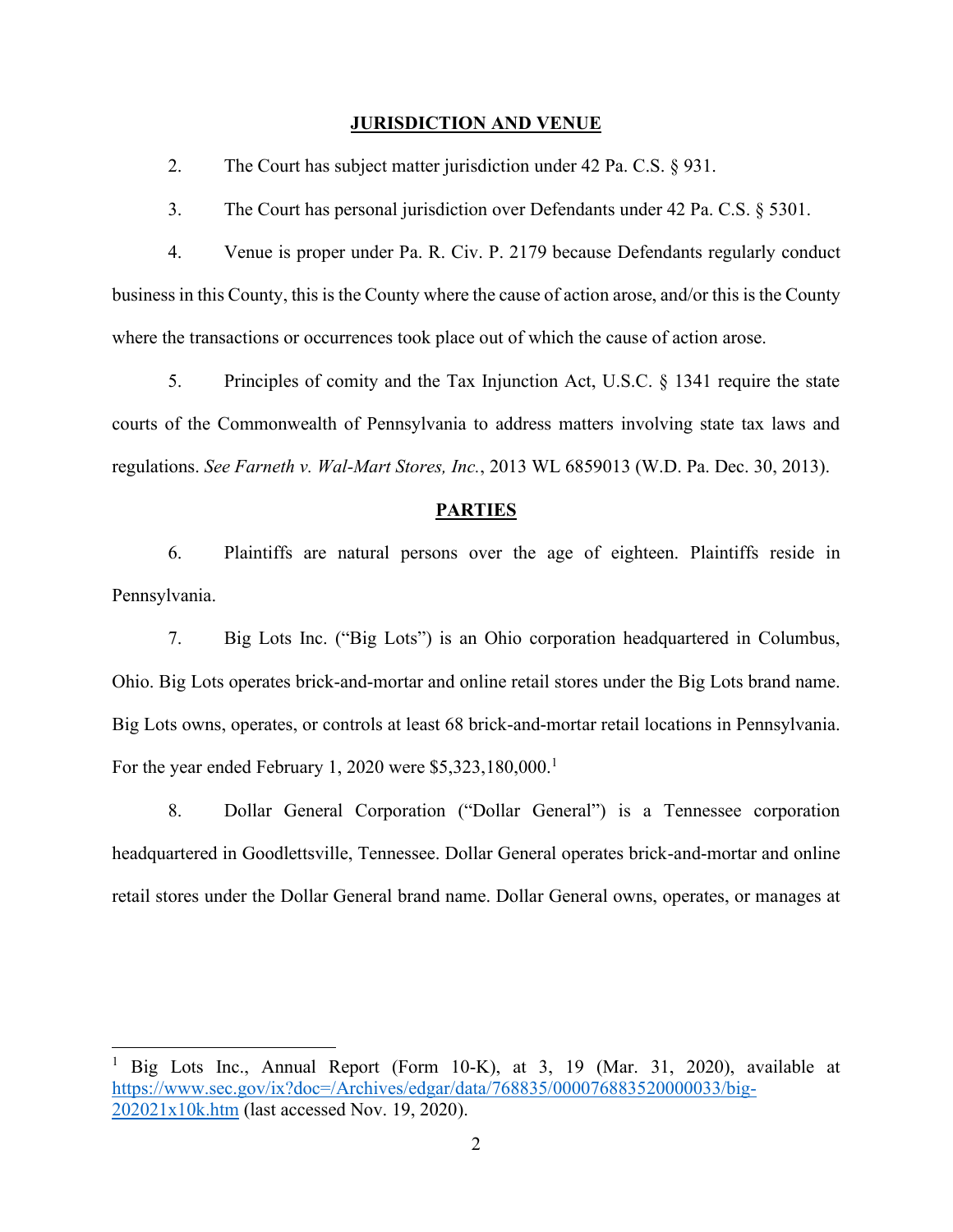least 781 brick-and-mortar retail locations in Pennsylvania. For the year ended January 31, 2020, Dollar General's net sales were \$27,754,000,000.<sup>2</sup>

9. Giant Eagle, Inc. ("Giant Eagle") is a Pennsylvania corporation headquartered in Pittsburgh, Pennsylvania. Giant Eagle operates brick-and-mortar and online retail stores under the brands Giant Eagle, Giant Eagle Express, GetGo, Market District, and BeerVan. Giant Eagle owns, operates, or manages "more than 400 retail locations, ranging in size from 120,000 square-foot supermarkets to small neighborhood markets and fuel and convenience locations."<sup>3</sup> For the year ended June 30, 2019, Giant Eagle's total net sales were  $$9,200,000,000.<sup>4</sup>$ 

10. Jo-Ann Stores, LLC ("JOANN") is an Ohio limited liability company headquartered in Hudson, Ohio. JOANN operates brick-and-mortar and online retail stores under the JOANN brand. JOANN owns, operates, or manages at least 42 brick-and-mortar retail locations in Pennsylvania.<sup>5</sup>

11. Ollie's Bargain Outlet Holdings, Inc. ("Ollie's") is a Delaware corporation headquartered in Harrisburg, Pennsylvania. Ollie's operates brick-and-mortar stores under the brand name Ollie's. Ollie's owns, operates, or manages at least 46 brick-and-mortar retail locations

<sup>2</sup> Dollar General Corporation, Annual Report (Form 10-K), at 18, 23 (Mar. 19, 2020), available at https://www.sec.gov/ix?doc=/Archives/edgar/data/29534/000155837020002915/dg-20200131x10ka41072.htm (last accessed Nov. 19, 2020).

<sup>3</sup> Giant Eagle, Inc., *Our History*, available at https://www.gianteagle.com/about-us/our-history (last accessed Nov. 16, 2020).

Forbes, *America's Largest Private Companies 2019*, available at https://www.forbes.com/companies/giant-eagle/?sh=4cc6a99a2cda (last accessed Nov. 16, 2020). <sup>5</sup> JOANN, *JOANN Fabric & Craft Store Locations in Pennsylvania*, available at https://stores.joann.com/pa/ (last accessed Nov. 19, 2020).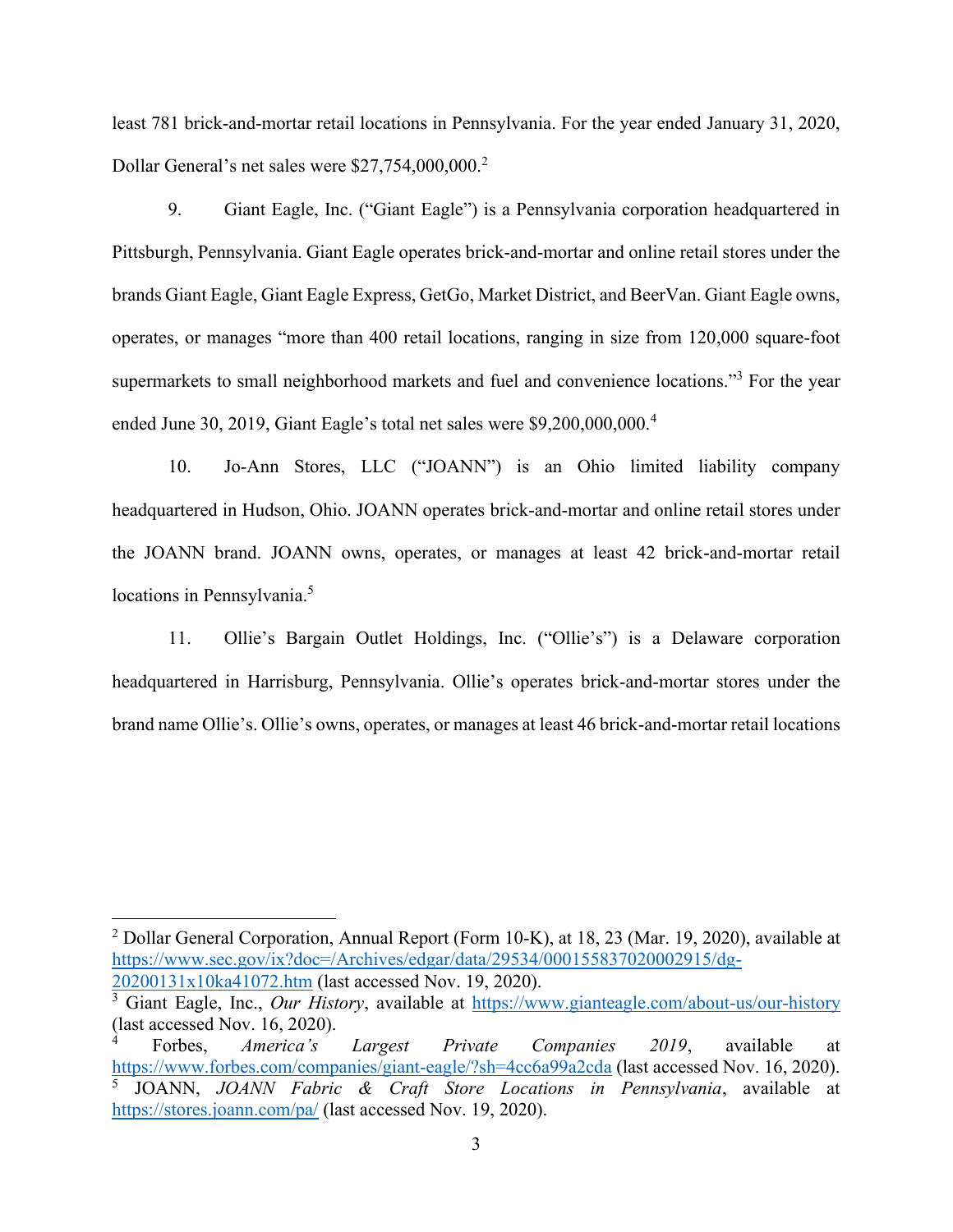in Pennsylvania.<sup>6</sup> For the year ended February 1, 2020, Ollie's' total net sales were \$1,408,199,000.7

12. The Home Depot, Inc. ("Home Depot") is a Delaware corporation headquartered in Atlanta, Georgia. Home Depot operates brick-and-mortar and online retail stores under the Home Depot brand name. Home Depot owns, operates, or manages at least 70 brick-and-mortar retail locations in Pennsylvania. For the year ended February 2, 2020, Home Depot's total net sales were \$110,225,000,000.<sup>8</sup>

13. Tuesday Morning Corporation ("Tuesday Morning") is a Delaware corporation headquartered in Dallas, Texas. Tuesday Morning operates brick-and-mortar and online retail stores under the Tuesday Morning brand name. Tuesday Morning owns, operates, or manages at least 18 brick-and-mortar retail locations in Pennsylvania. For the year ended June 30, 2020, Tuesday Morning's total net sales were \$874,900,000.9

14. Ulta Beauty, Inc. ("Ulta Beauty") is a Delaware corporation headquartered in Bolingbrook, Illinois. Ulta Beauty operates brick-and-mortar and online retail stores under the Ulta Beauty brand name. Ulta Beauty owns, operates, or manages at least 45 brick-and-mortar retail

<sup>&</sup>lt;sup>6</sup> Ollie's, *Store Locator*, available at https://www.ollies.us/locations/ (last accessed Nov. 16, 2020). <sup>7</sup> Ollie's Bargain Outlet Holdings, Inc., Annual Report (10-K), at 31 (Mar. 25, 2020), available at https://www.sec.gov/ix?doc=/Archives/edgar/data/1639300/000114036120006788/form10k.htm (last accessed Nov. 16, 2020).

 $8^8$  The Home Depot, Inc., Annual Report (Form 10-K), at 17, 33 (Mar. 25, 2020), available at https://www.sec.gov/ix?doc=/Archives/edgar/data/354950/000035495020000015/hd10k0202202 0.htm (last accessed Nov. 16, 2020).

 $\frac{9}{9}$  Tuesday Morning Corporation, Annual Report (Form 10-K), at 8, 27 (Sept. 14, 2020), available at https://www.sec.gov/Archives/edgar/data/878726/000156459020043372/tuesq-10k\_20200630.htm (last accessed Nov. 19, 2020).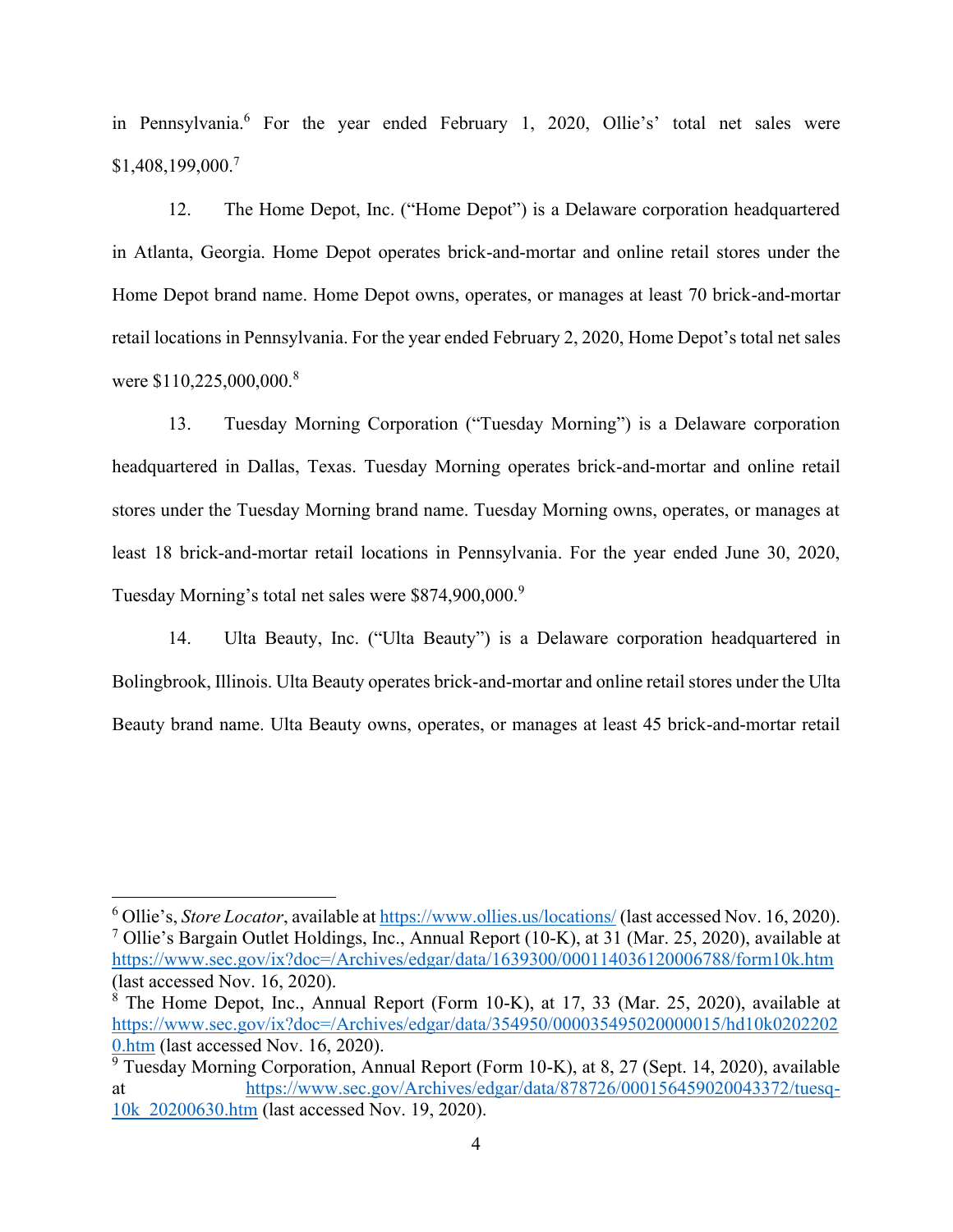locations in Pennsylvania. For the year ended February 1, 2020, Ulta Beauty's total net sales were \$7,398,068,000.10

15. Walmart Inc. ("Walmart") is a Delaware corporation headquartered in Bentonville, Arkansas. Walmart operates brick-and-mortar and online retail stores under the brand names Walmart and Sam's Club. Walmart owns, operates, or manages at least 164 brick-and-mortar retail locations in Pennsylvania. For the year ended January 31, 2020, Walmart's total net sales were \$519,926,000,000.11

16. Defendants are retail companies that sell apparel, jewelry, groceries, personal protective equipment, and other accessories throughout Pennsylvania.

#### **FACTUAL ALLEGATIONS**

17. Retailers cannot charge or collect sales tax on protective face masks or face coverings because they are nontaxable.

18. On October 22, 2020, undersigned counsel filed a substantially similar case in this Court on behalf of Daniel Garcia alleging fifteen retailers improperly charged him Pennsylvania sales tax on purchases of protective face masks. See *Garcia v. American Eagle Outfitters, Inc.*, GD-20-011057. Garcia's claims rest, in part, on guidance then existing from the Pennsylvania Department of Revenue that provided:

Protective face masks that are sold at retail are exempt from Pennsylvania sales tax during the emergency disaster declaration issued on March 6, 2020 by Governor

<sup>10</sup> Ulta Beauty, Inc., Annual Report (Form 10-K), at 23, 28, available at https://www.sec.gov/ix?doc=/Archives/edgar/data/1403568/000155837020003272/ulta-20200201x10k11b4b7.htm (last accessed Nov. 19, 2020).

<sup>&</sup>lt;sup>11</sup> Walmart Inc., Annual Report (Form 10-K), at 24, 29 (Mar. 20, 2020), available at https://www.sec.gov/ix?doc=/Archives/edgar/data/104169/000010416920000011/wmtform10 kx1312020.htm (last accessed Nov. 16, 2020).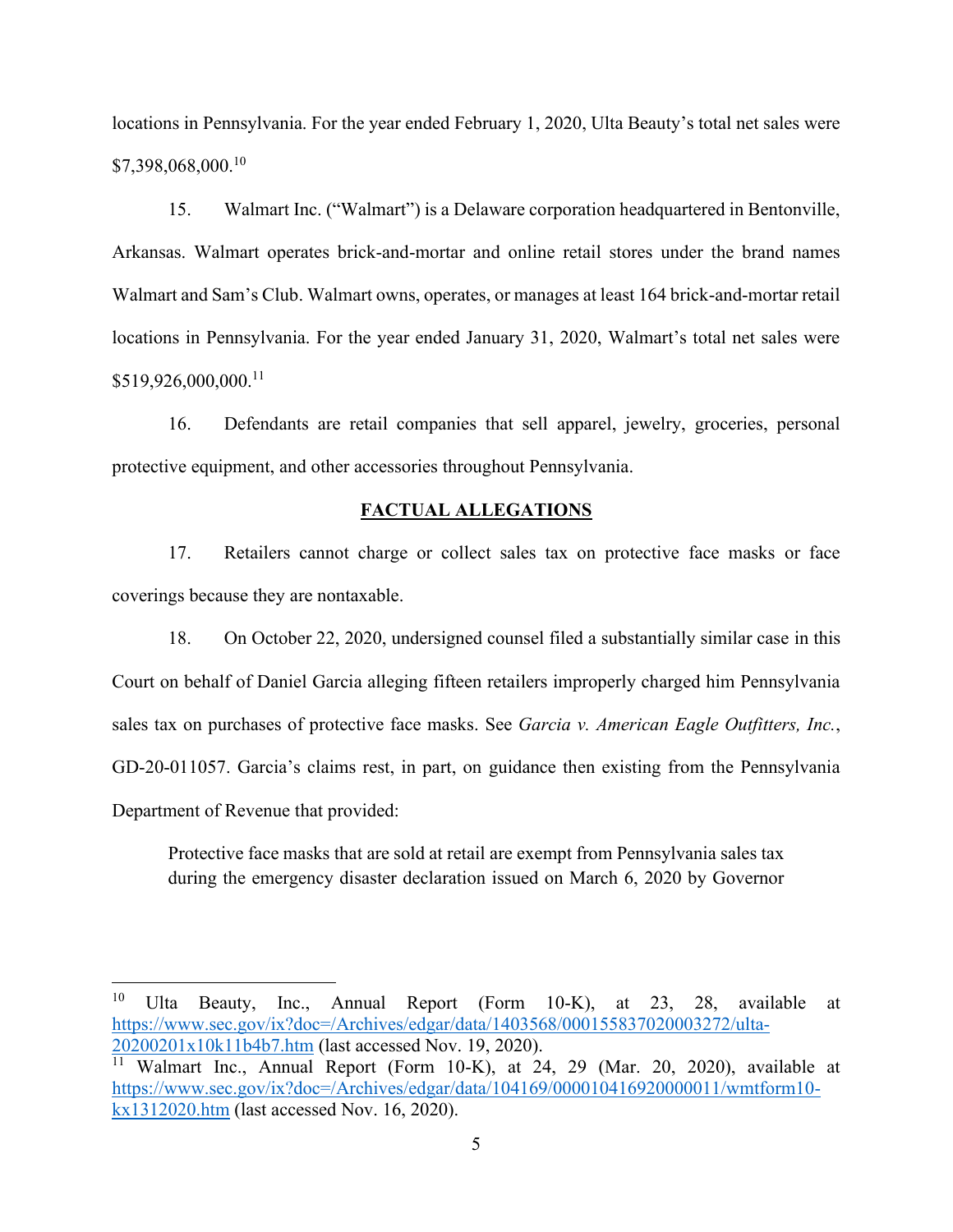Wolf. The emergency disaster declaration was issued in response to the COVID-19 pandemic. 12

19. *After* the Garcia Complaint was filed on October 22, 2020, the Pennsylvania

Department of Revenue updated the above guidance, confirming its original position on October

30, 2020 by providing:

[F]ace masks (cloth and disposable) are exempt from Pennsylvania sales tax. Prior to the COVID-19 pandemic, masks sold at retail were typically subject to Pennsylvania sales tax. However, masks (both cloth and disposable) could now be considered everyday wear/clothing as they are part of the normal attire. Generally speaking, clothing is not subject to Pennsylvania sales tax. Check the Retailer's Information Guide (REV-717) for a list of exceptions.<sup>13</sup>

20. Defendants knew or should have known that it was impermissible to charge or collect Pennsylvania sales tax on protective face masks following Governor Wolf's emergency declaration on March 6, 2020.

21. This action is brought against those retailers that charged or continue to charge sales

tax on protective face masks sold in, or into via the internet, Pennsylvania.

# **Big Lots Inc.**

- 22. Big Lots sells protective face masks.
- 23. Wojton bought a protective face mask from Big Lots at a retail store located at 1155

Washington Pike, Bridgeville, PA 15017, on June 28, 2020.

- 24. Big Lots advertised the mask Wojton purchased as costing \$2.04.
- 25. Yet Big Lots charged, and Wojton paid, at least \$2.18 for the mask.
- 26. The extra  $$0.14$  equals  $7\%$  of the mask's advertised price.

<sup>12</sup> Ex. 1, Pennsylvania Dept. of Revenue, *Masks and Ventilators* (Apr. 23, 2020); Ex. 2, Proclamation of Disaster Emergency (Mar. 6, 2020) and Extensions (June 3, 2020 and Aug. 31, 2020); Ex. 3 (72 P.S.  $\S$  7204(17)) (excluding "[t]he sale at retail or use of... medical supplies" from sales tax.).

<sup>13</sup> Ex. 4, Pennsylvania Dept. of Revenue, *Masks and Ventilators* (updated Oct. 30, 2020).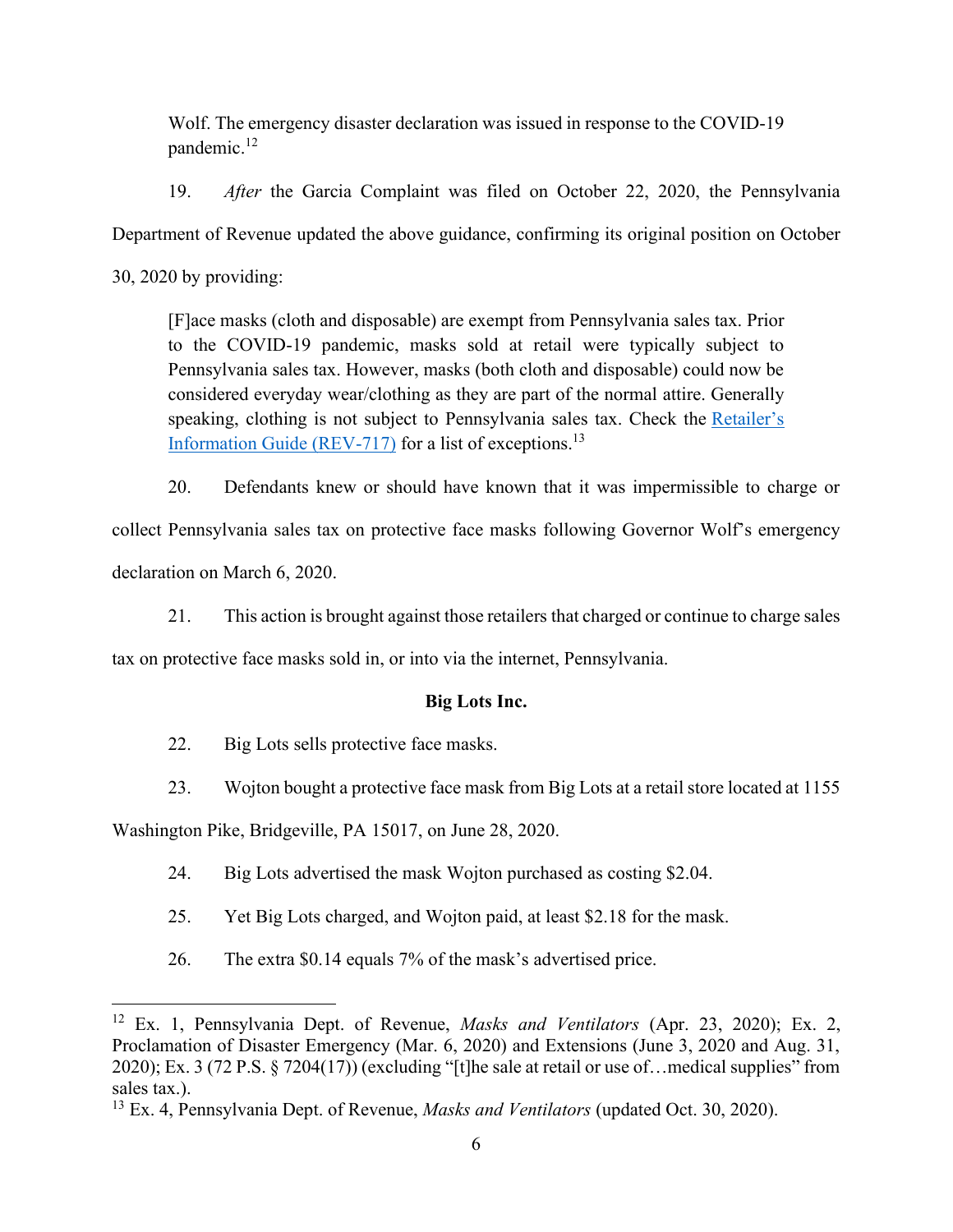27. Wojton did not discover the extra \$0.14 charge until reviewing her receipt.<sup>14</sup>

28. The receipt identified the extra \$0.14 charge as sales tax.

29. Big Lots operates, controls, maintains, and is otherwise responsible for the point of sale ("POS") systems in its brick-and-mortar locations and online stores.

30. Big Lots' POS systems regularly charge and collect sales tax on protective face masks sold at Big Lots' brick-and-mortar locations in Pennsylvania and online to persons in Pennsylvania.

31. By charging and collecting sales tax on protective face masks, Big Lots denied Wojton and the Class the money and the benefit of the use and retention of money they otherwise would have had, benefited from, or held.

32. Wojton and the class suffered harm as a result of Big Lots' conduct.

#### **Dollar General Corporation**

33. Dollar General sells protective face masks.

34. Evans bought protective face masks from Dollar General at a retail store located at 4665 Tuscarawas Rd., Beaver, PA 15009, on July 11, 2020.

35. Dollar General advertised the masks Evans purchased as costing \$2.00 each, or a total of \$4.00.

- 36. Yet Dollar General charged, and Evans paid, \$4.24 for the masks.
- 37. The extra  $$0.24$  equals  $6\%$  of the masks' advertised price.
- 38. Evans did not discover the extra \$0.24 charge until reviewing her receipt.<sup>15</sup>
- 39. The receipt identified the extra \$0.24 charge as sales tax.

 $14$  Ex. 5.

 $15$  Ex. 6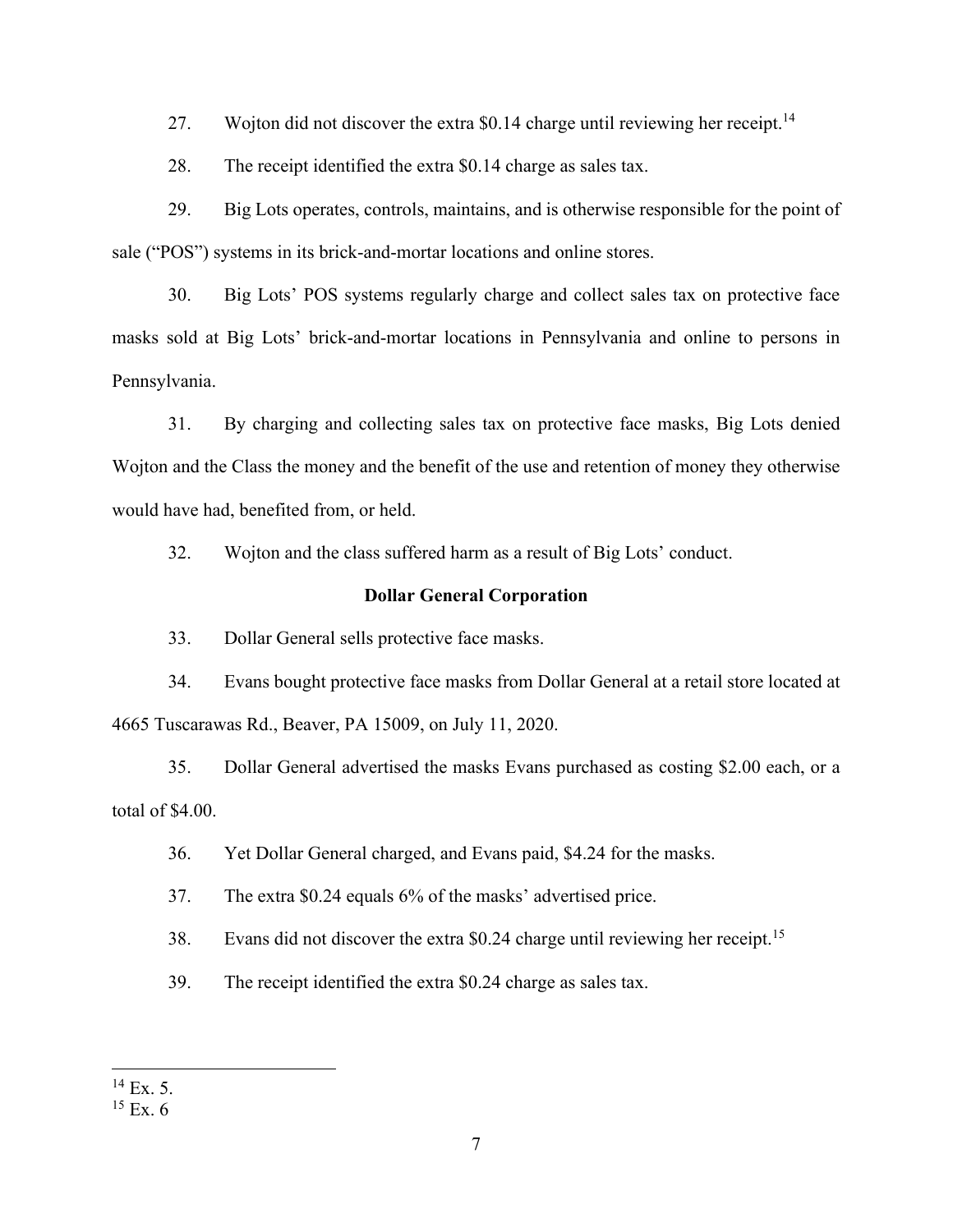40. Dollar General operates, controls, maintains, and is otherwise responsible for the POS systems in its brick-and-mortar locations and online stores.

41. Dollar General's POS systems regularly charge and collect sales tax on protective face masks sold at Dollar General's brick-and-mortar locations in Pennsylvania and online to persons in Pennsylvania.

42. By charging and collecting sales tax on protective face masks, Dollar General denied Evans and the Class the money and the benefit of the use and retention of money they otherwise would have had, benefited from, or held.

43. Evans and the class suffered harm as a result of Dollar General's conduct.

#### **Giant Eagle, Inc.**

- 44. Giant Eagle sells protective face masks.
- 45. Marous bought a protective face mask from Giant Eagle at a retail store located at

132 Ben Avon Heights Road, Pittsburgh, PA 15237 on July 3, 2020.

- 46. Giant Eagle advertised the mask Marous purchased as costing \$14.99.
- 47. Yet Giant Eagle charged, and Marous paid, at least \$16.06 for the mask.
- 48. The extra \$1.04 equals 7% of the mask's advertised price.
- 49. Marous did not discover the extra \$1.04 charge until reviewing her receipt.<sup>16</sup>
- 50. The receipt identified the extra \$1.04 charge as sales tax.
- 51. Marous bought two protective face masks from Giant Eagle at a retail store located

at 132 Ben Avon Heights Road, Pittsburgh, PA 15237 on July 27, 2020.

52. Giant Eagle advertised each mask Marous purchased as costing \$5.99, for a total of \$11.98.

 $16$  Ex. 7.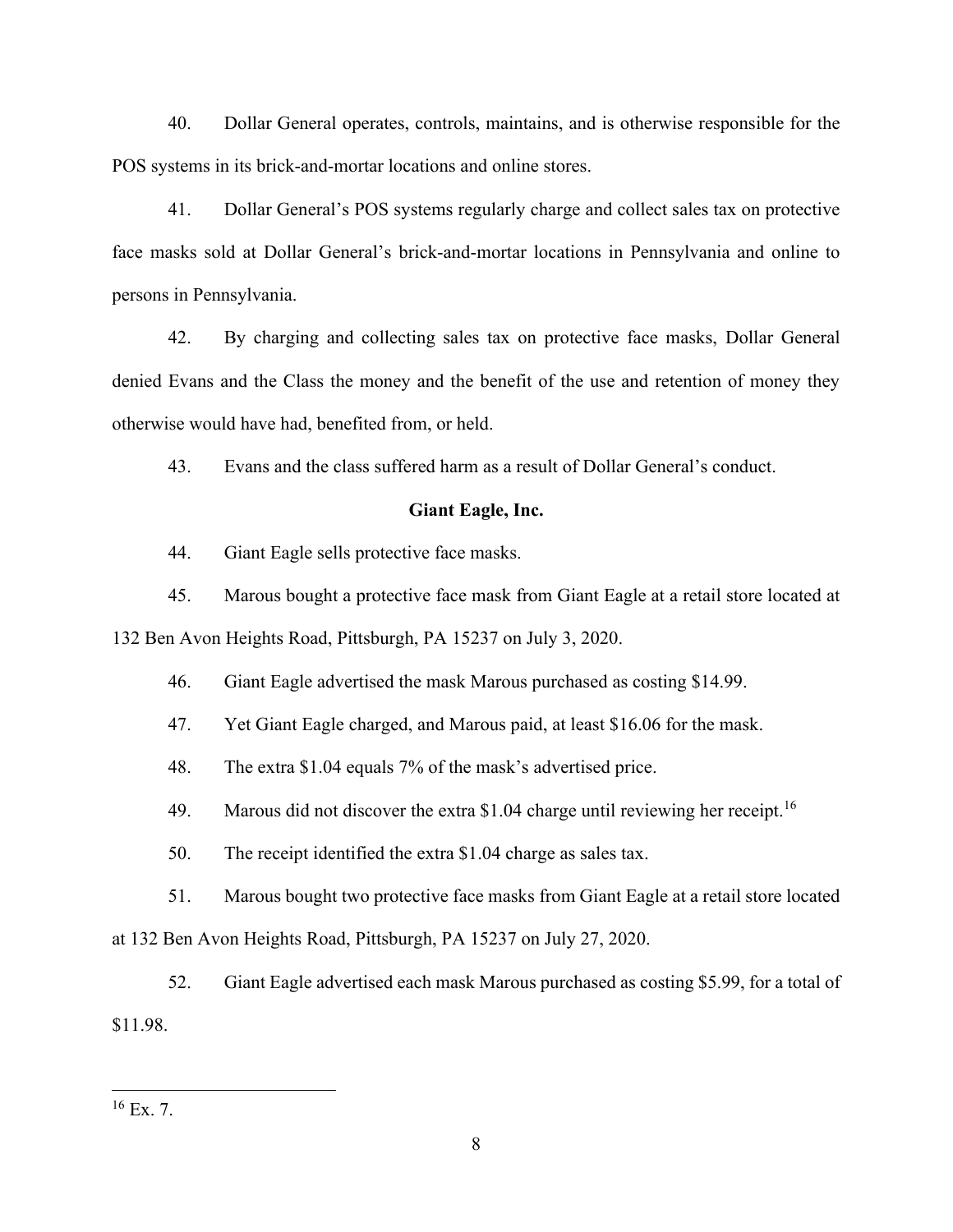53. Yet Giant Eagle charged, and Marous paid, at least \$12.81 for the masks.

54. The extra \$0.83 equals 7% of the masks' advertised price.

55. Marous did not discover the extra \$0.83 charge until reviewing her receipt.<sup>17</sup>

56. The receipt identified the extra \$0.83 charge as sales tax.

57. Giant Eagle operates, controls, maintains, and is otherwise responsible for the POS systems in its brick-and-mortar locations and online stores.

58. Giant Eagle's POS systems regularly charge and collect sales tax on protective face masks sold at Giant Eagle's brick-and-mortar locations in Pennsylvania and online to persons in Pennsylvania.

59. By charging and collecting sales tax on protective face masks, Giant Eagle denied Marous and the Class the money and the benefit of the use and retention of money they otherwise would have had, benefited from, or held.

60. Marous and the class suffered harm as a result of Giant Eagle's conduct.

#### **Jo-Ann Stores, LLC**

61. JOANN sells protective face masks.

62. Pollock bought a protective face mask from JOANN at a retail store located at 6945 US 322, Cranberry, PA 16319.

63. JOANN advertised the masks Pollock purchased as costing \$3.99.

64. Yet JOANN charged, and Pollock paid, more than \$3.99 for the masks.

65. The extra amount equals  $6\%$  of the masks' advertised price.

66. Pollock did not discover the extra charge until reviewing her receipt.<sup>18</sup>

 $17$  Ex. 7.

<sup>18</sup> Ex. 8.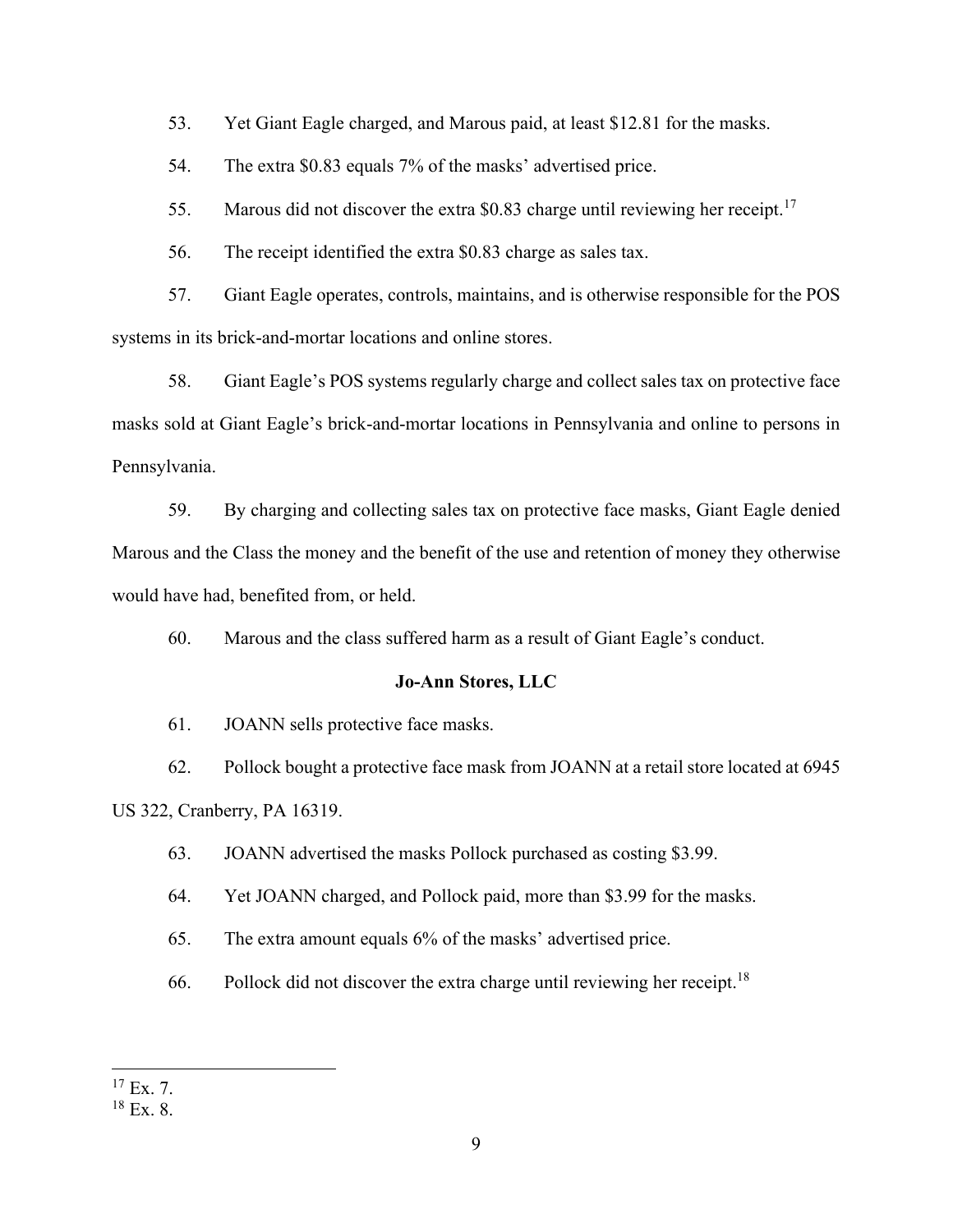67. The receipt identified the extra charge as sales tax.

68. JOANN operates, controls, maintains, and is otherwise responsible for the POS systems in its brick-and-mortar locations and online stores.

69. JOANN's POS systems regularly charge and collect sales tax on protective face masks sold at JOANN's brick-and-mortar locations in Pennsylvania and online to persons in Pennsylvania.

70. By charging and collecting sales tax on protective face masks, JOANN denied Pollock and the Class the money and the benefit of the use and retention of money they otherwise would have had, benefited from, or held.

71. Pollock and the class suffered harm as a result of JOANN's conduct.

# **Ollie's Bargain Outlet Holdings, Inc.**

72. Ollie's sells protective face masks.

73. Duranko bought protective face masks from Ollie's at a retail store located at 4505 Century Dr., West Mifflin, PA 15122 on May 4, 2020.

74. Ollie's advertised the masks Duranko purchased as costing \$39.99.

75. Yet Ollie's charged, and Duranko paid, at least \$42.78 for the masks.

76. The extra \$2.79 equals 7% of the masks' advertised price.

77. Duranko did not discover the extra \$2.79 charge until reviewing her receipt.<sup>19</sup>

78. The receipt identified the extra \$2.79 charge as sales tax.

79. Ollie's operates, controls, maintains, and is otherwise responsible for the POS systems in its brick-and-mortar locations and online stores.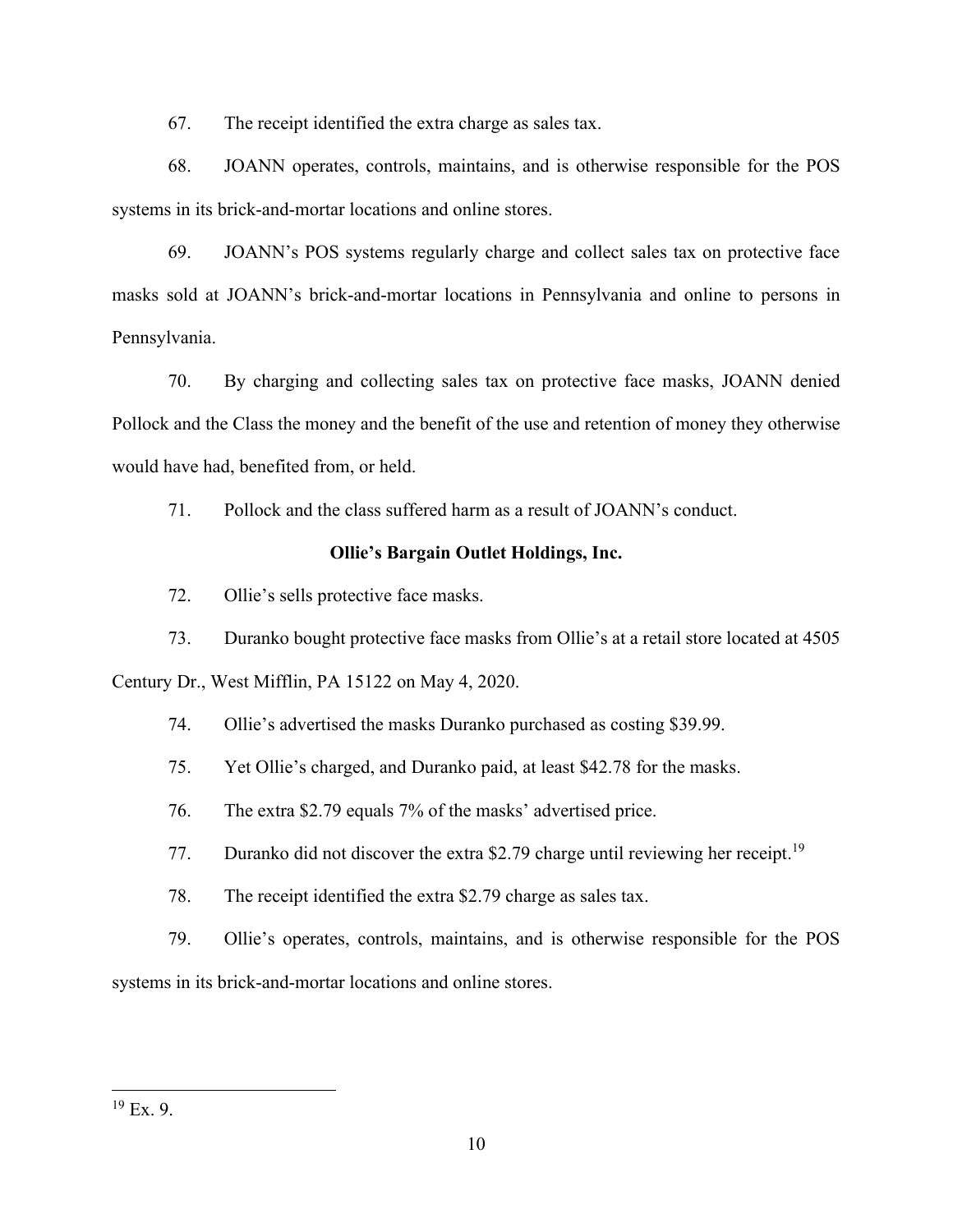80. Ollie's' POS systems regularly charge and collect sales tax on protective face masks sold at Ollie's' brick-and-mortar locations in Pennsylvania and online to persons in Pennsylvania.

81. By charging and collecting sales tax on protective face masks, Ollie's denied Duranko and the Class the money and the benefit of the use and retention of money they otherwise would have had, benefited from, or held.

82. Duranko and the class suffered harm as a result of Ollie's' conduct.

#### **The Home Depot, Inc.**

83. Home Depot sells protective face masks.

84. Marous bought two protective face masks from Home Depot at a retail store located

at 112 Ben Avon Heights Road, Pittsburgh, PA 15237, on November 18, 2020.

85. Home Depot advertised the masks Marous purchased as costing \$14.97.

86. Yet Home Depot charged, and Marous paid, \$16.01 for the masks.

87. The extra \$1.04 equals 7% of the masks' advertised price.

88. Marous did not discover the extra \$1.04 charge until reviewing her receipt.<sup>20</sup>

89. The receipt identified the extra \$1.04 charge as sales tax.

90. Home Depot operates, controls, maintains, and is otherwise responsible for the POS

systems in its brick-and-mortar locations and online stores.

91. Home Depot's POS systems regularly charge and collect sales tax on protective face masks sold at Home Depot's brick-and-mortar locations in Pennsylvania and online to persons in Pennsylvania.

 $20$  Ex. 10.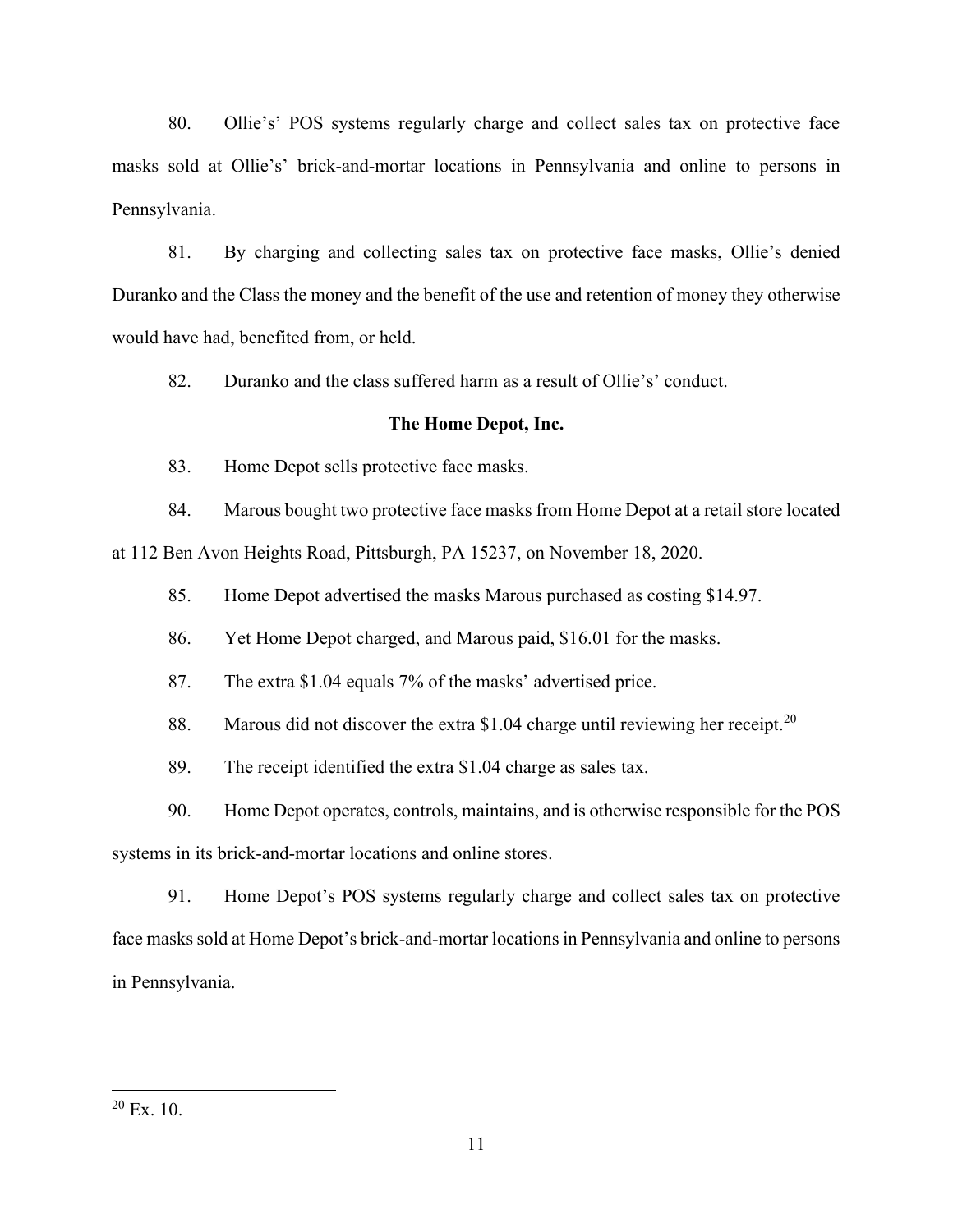92. By charging and collecting sales tax on protective face masks, Home Depot denied Marous and the Class the money and the benefit of the use and retention of money they otherwise would have had, benefited from, or held.

93. Marous and the class suffered harm as a result of Home Depot's conduct.

## **Tuesday Morning Corporation**

94. Tuesday Morning sells protective face masks.

95. Marous bought protective face masks from Tuesday Morning at a retail store located at 12 Ohio River Boulevard, Leetsdale, PA 15056, on November 3, 2020.

96. Tuesday Morning advertised the masks Marous purchased as costing \$35.95.

97. Yet Tuesday Morning charged, and Marous paid, at least \$38.46 for the masks.

98. The extra \$2.51 equals 7% of the masks' advertised price.

99. Marous did not discover the extra \$2.51 charge until reviewing her receipt.<sup>21</sup>

100. The receipt identified the extra \$2.51 charge as sales tax.

101. Tuesday Morning operates, controls, maintains, and is otherwise responsible for the POS systems in its brick-and-mortar locations and online stores.

102. Tuesday Morning's POS systems regularly charge and collect sales tax on protective face masks sold at Tuesday Morning's brick-and-mortar locations in Pennsylvania and online to persons in Pennsylvania.

103. By charging and collecting sales tax on protective face masks, Tuesday Morning denied Marous and the Class the money and the benefit of the use and retention of money they otherwise would have had, benefited from, or held.

104. Marous and the class suffered harm as a result of Tuesday Mornings' conduct.

 $21$  Ex. 11.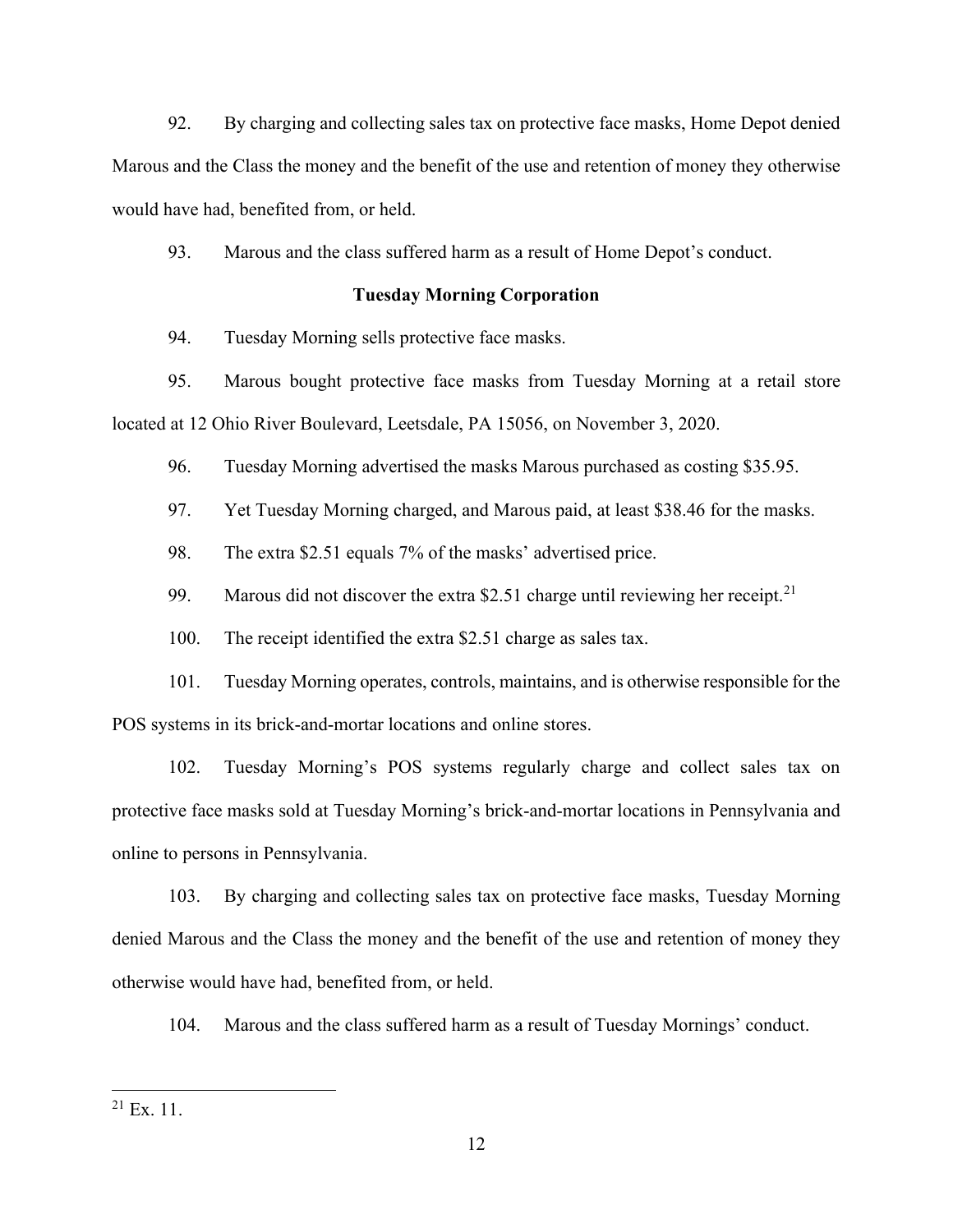## **Ulta Beauty, Inc.**

105. Ulta Beauty sells protective face masks.

106. Bailey bought two protective face masks from Ulta Beauty at a retail store located at 20111 Route 19, Suite 110, Cranberry Township, PA 16066, on October 17, 2020.

107. Ulta Beauty advertised the masks Bailey purchased as costing \$2.50 each, or a total of \$5.00.

108. Yet Ulta Beauty charged, and Bailey paid, \$5.30 for the masks.

109. The extra \$0.30 equals 6% of the masks' advertised price.

110. Bailey did not discover the extra \$0.30 charge until reviewing her receipt.<sup>22</sup>

111. The receipt identified the extra \$0.30 charge as sales tax.

112. Ulta Beauty operates, controls, maintains, and is otherwise responsible for the POS systems in its brick-and-mortar locations and online stores.

113. Ulta Beauty's POS systems regularly charge and collect sales tax on protective face masks sold at Ulta Beauty's brick-and-mortar locations in Pennsylvania and online to persons in Pennsylvania.

114. By charging and collecting sales tax on protective face masks, Ulta Beauty denied Bailey and the Class the money and the benefit of the use and retention of money they otherwise would have had, benefited from, or held.

115. Bailey and the class suffered harm as a result of Ulta Beauty's conduct.

#### **Walmart Inc.**

116. Walmart sells protective face masks.

 $22$  Ex. 12.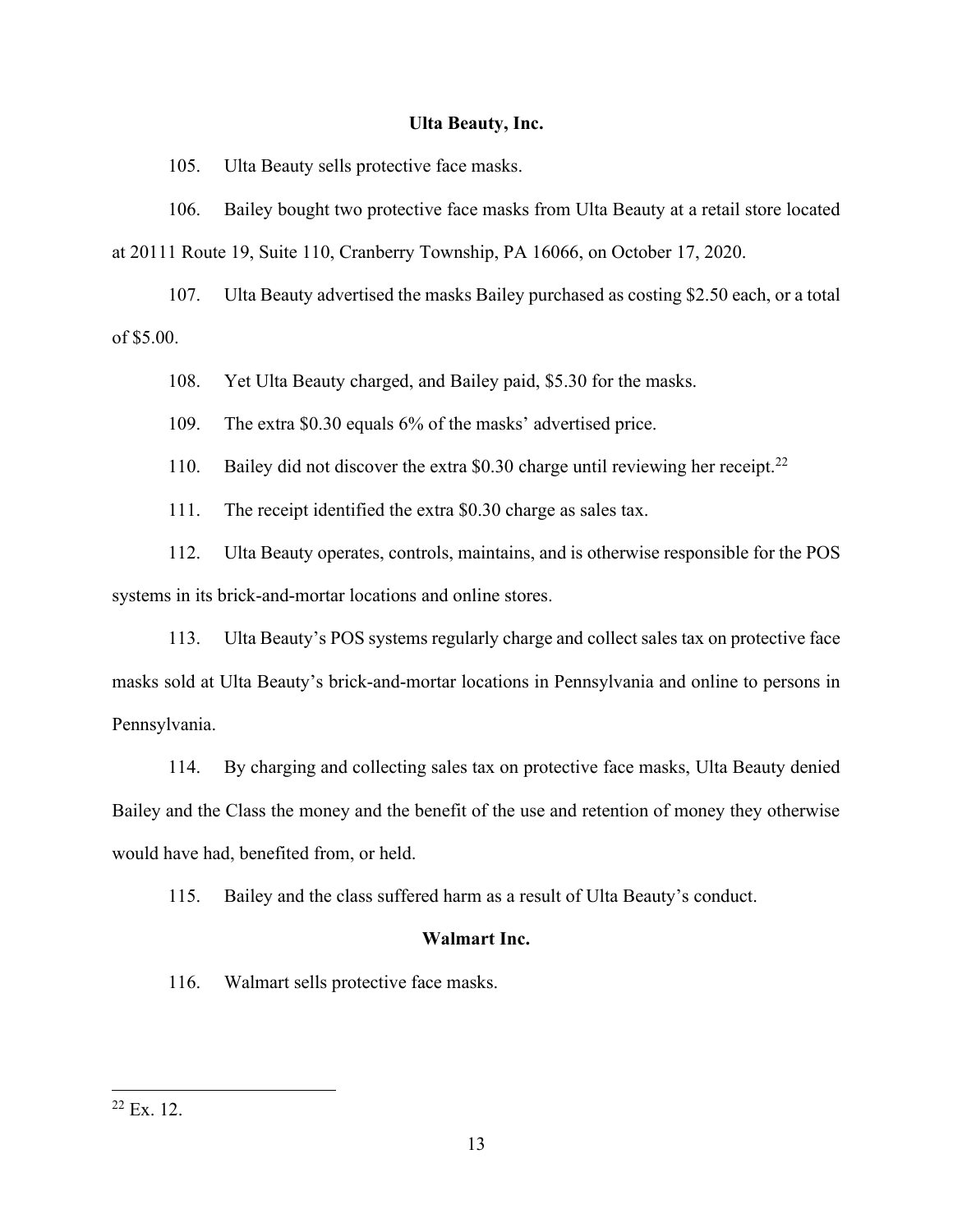117. McLean bought protective face masks from Walmart at a retail store located at 250 Summit Park Dr., Pittsburgh, PA 15275 on September 11, 2020 and on September 28, 2020.

118. Walmart advertised the mask that McLean purchased on September 11, 2020 as costing \$5.97.

119. Yet Walmart charged, and McLean paid, at least \$6.38 for the mask that McLean purchased on September 11, 2020.

120. The extra \$0.41 equals 7% of the advertised price for the mask that McLean purchased on September 11, 2020.

121. McLean did not discover the extra \$0.41 she paid on September 11, 2020 until reviewing her receipt.<sup>23</sup>

122. The September 11, 2020 receipt identified the extra \$0.41 charge as sales tax for the mask that McLean purchased.

123. Walmart advertised a 5-pack of masks that McLean purchased on September 28, 2020 as costing \$9.97.

124. Yet Walmart charged, and McLean paid, at least \$10.66 for the 5-pack she purchased on September 28, 2020.

125. The extra \$0.69 equals 7% of the advertised price for the 5-pack McLean purchased on September 28, 2020.

126. McLean did not discover the extra \$0.69 she paid on September 28, 2020 until reviewing her receipt.

127. The receipt indicated the extra \$0.69 charge as sales tax for the 5-pack McLean purchased on September 28, 2020.

 $23$  Ex. 13.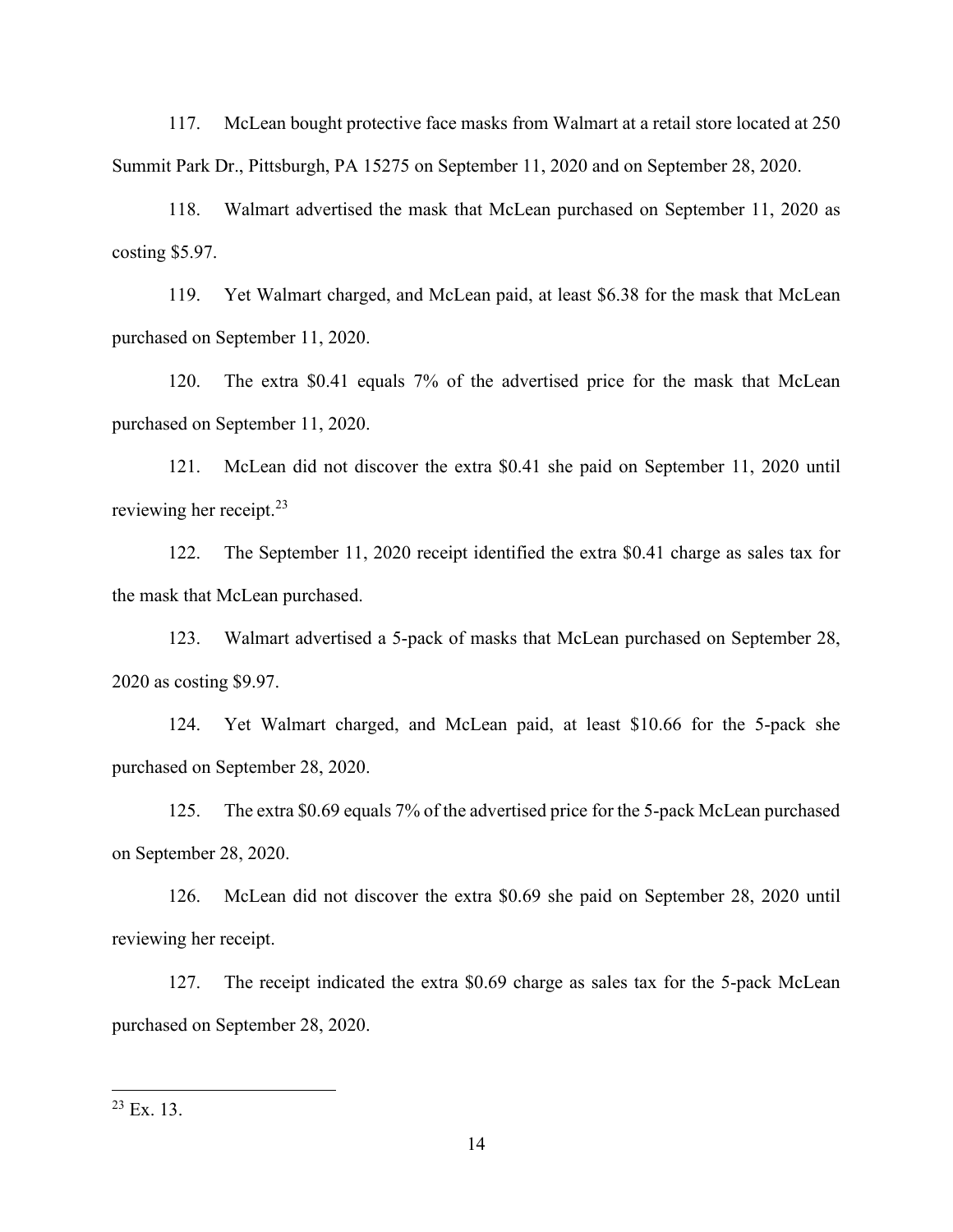128. Walmart operates, controls, maintains, and is otherwise responsible for the POS systems in its brick-and-mortar locations and online stores.

129. Walmart's POS systems regularly charge and collect sales tax on protective face masks sold at Walmart's brick-and-mortar locations in Pennsylvania and online to persons in Pennsylvania.

130. By charging and collecting sales tax on protective face masks, Walmart denied McLean and the Class the money and the benefit of the use and retention of money they otherwise would have had, benefited from, or held.

131. McLean and the class suffered harm as a result of Walmart's conduct.

#### **CLASS ACTION ALLEGATIONS**

132. Plaintiffs bring this action individually and on behalf of all others similarly situated under Rules 1702, 1708, and 1709 of the Pennsylvania Rules of Civil Procedure.

133. Plaintiffs seek to certify the following Classes:

(a) The Big Lots Class: "All persons who purchased a protective face mask or face covering from Big Lots at a retail store in Pennsylvania, or from Big Lots over the internet and arranged for delivery of the protective face mask into Pennsylvania, and who were charged an amount purporting to represent sales tax on that purchase since March 6, 2020.<sup>"</sup>

(b) The Dollar General Class: "All persons who purchased a protective face mask or face covering from Dollar General at a retail store in Pennsylvania, or from Dollar General over the internet and arranged for delivery of the protective face mask into Pennsylvania, and who were charged an amount purporting to represent sales tax on that purchase since March 6, 2020.<sup>'</sup>

(c) The Giant Eagle Class: "All persons who purchased a protective face mask or face covering from Giant Eagle at a retail store in Pennsylvania, or from Giant Eagle over the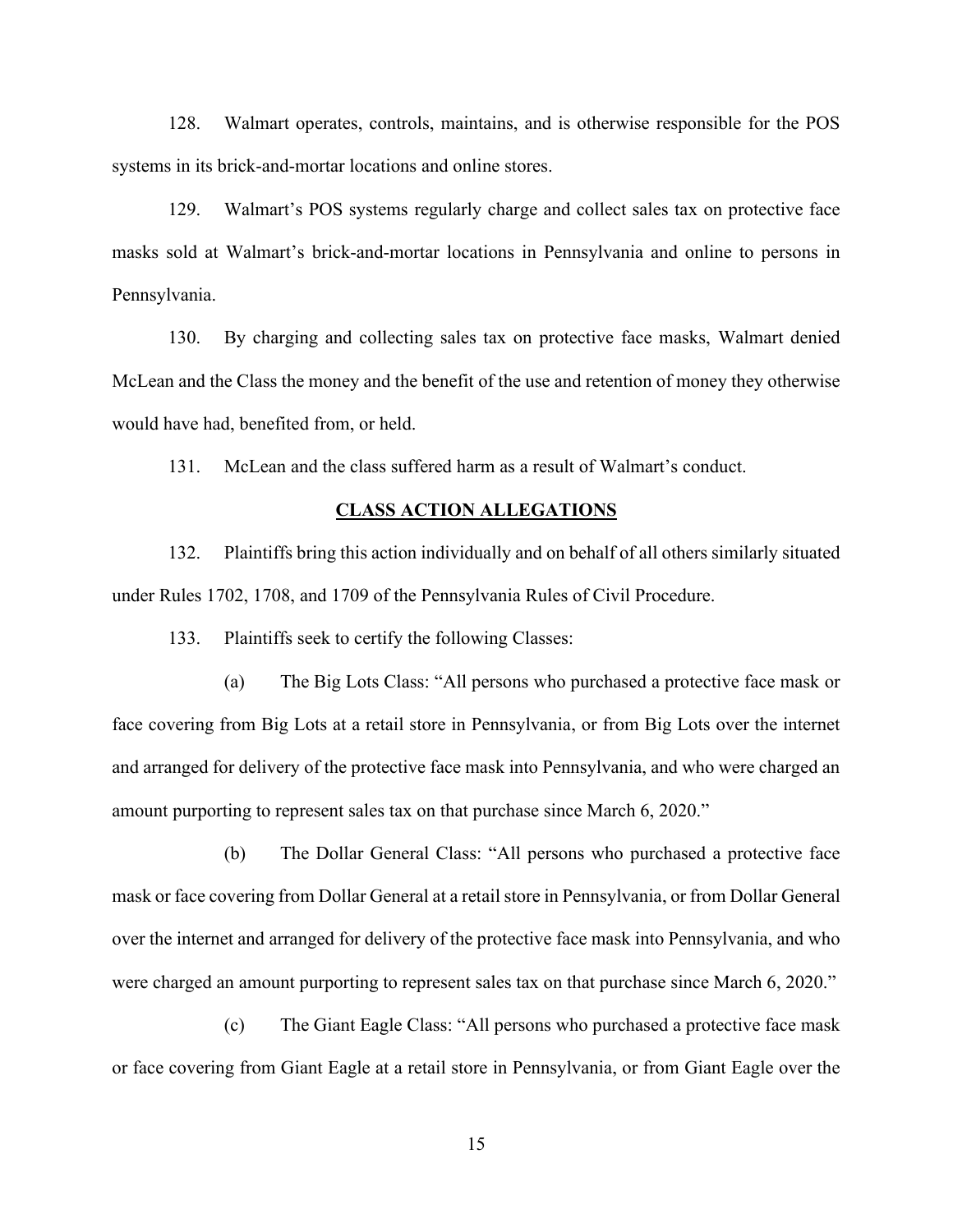internet and arranged for delivery of the protective face mask into Pennsylvania, and who were charged an amount purporting to represent sales tax on that purchase since March 6, 2020.´

(d) The JOANN Class: "All persons who purchased a protective face mask or face covering from JOANN at a retail store in Pennsylvania, or from JOANN over the internet and arranged for delivery of the protective face mask into Pennsylvania, and who were charged an amount purporting to represent sales tax on that purchase since March 6, 2020.<sup>''</sup>

(e) The Ollie's Class: "All persons who purchased a protective face mask or face covering from Ollie's at a retail store in Pennsylvania, or from Ollie's over the internet and arranged for delivery of the protective face mask into Pennsylvania, and who were charged an amount purporting to represent sales tax on that purchase since March 6, 2020.<sup>"</sup>

(f) The Home Depot Class: "All persons who purchased a protective face mask or face covering from Home Depot at a retail store in Pennsylvania, or from Home Depot over the internet and arranged for delivery of the protective face mask into Pennsylvania, and who were charged an amount purporting to represent sales tax on that purchase since March 6, 2020.´

(g) The Tuesday Morning Class: "All persons who purchased a protective face mask or face covering from Tuesday Morning at a retail store in Pennsylvania, or from Tuesday Morning over the internet and arranged for delivery of the protective face mask into Pennsylvania, and who were charged an amount purporting to represent sales tax on that purchase since March  $6, 2020$ ."

(h) The Ulta Beauty Class: "All persons who purchased a protective face mask or face covering from Ulta Beauty at a retail store in Pennsylvania, or from Ulta Beauty over the internet and arranged for delivery of the protective face mask into Pennsylvania, and who were charged an amount purporting to represent sales tax on that purchase since March 6, 2020.<sup>"</sup>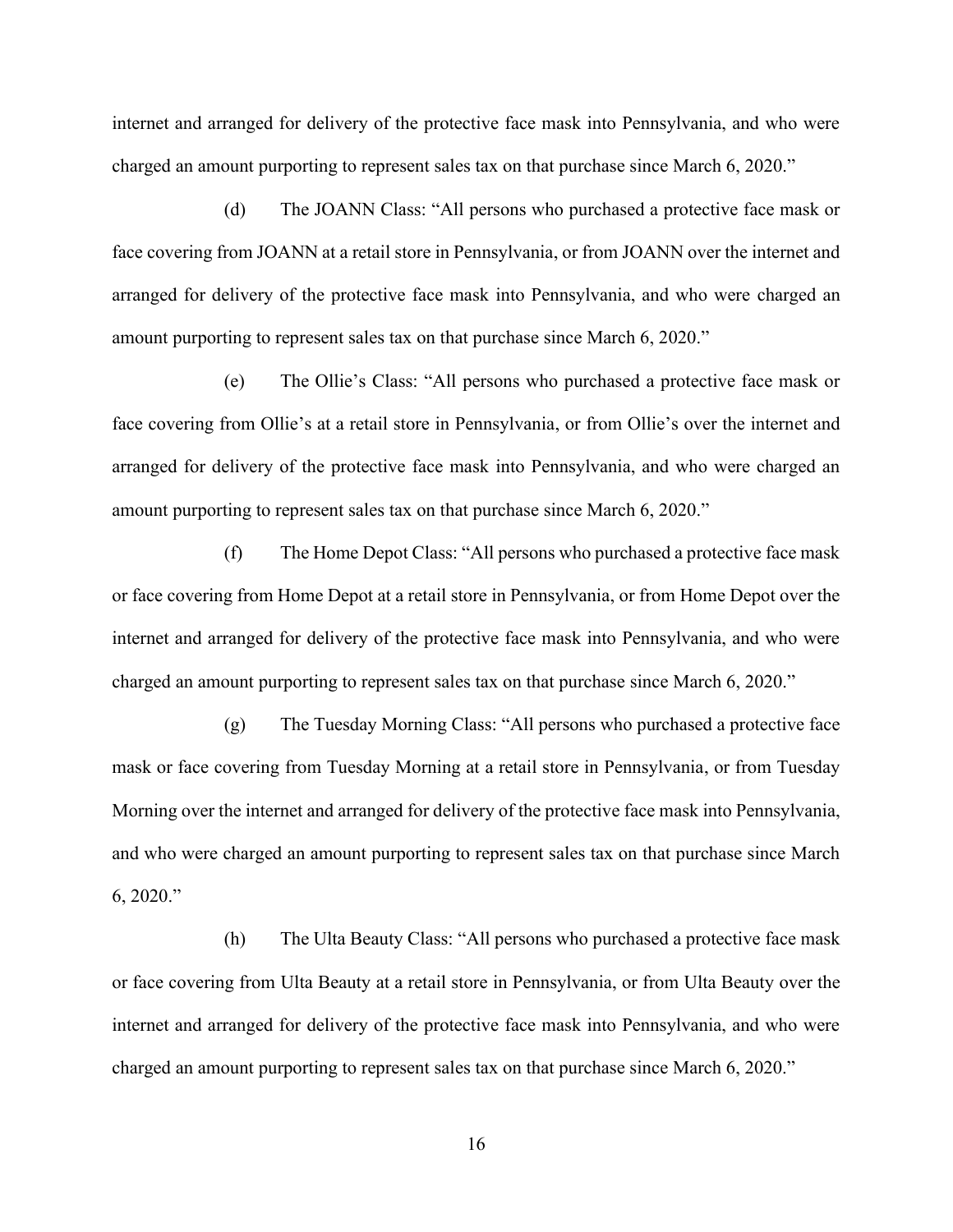(i) The Walmart Class: "All persons who purchased a protective face mask or face covering from Walmart at a retail store in Pennsylvania, or from Walmart over the internet and arranged for delivery of the protective face mask into Pennsylvania, and who were charged an amount purporting to represent sales tax on that purchase since March 6, 2020.

134. Plaintiffs reserve the right to expand, narrow, or otherwise modify the Classes as the litigation continues and discovery proceeds.

135. Pa. R. Civ. P. 1702(1), 1708(a)(2): Each Class is so numerous that joinder of its Class Members is impracticable. The United States Census Bureau estimates there are 12,801,989 individuals residing in Pennsylvania as of July 1,  $2019<sup>24</sup>$  All of these individuals have been ordered to wear protective face masks or face coverings to prevent the spread of COVID-19 since at least April 15, 2020.<sup>25</sup> Given Pennsylvania's population, orders requiring Pennsylvania residents to wear protective face masks in public, and the size of Defendants' businesses, each of which operates brick-and-mortar retail locations in Pennsylvania and online stores that sell protective face masks or face coverings into Pennsylvania, there likely are hundreds or thousands of Members of each Class. Since each of the claims of the Class Members is substantially identical, and the Class Members request substantially similar relief, centralizing the Class Members' claims in a single proceeding likely is the most manageable litigation method available.

136. Pa. R. Civ. P. 1702(2), 1708(a)(1): Plaintiffs and each Member of each Classes they seek to represent share numerous common questions of law and fact that will drive the resolution of the litigation and predominate over any individual issues. For example, there is a single common

<sup>24</sup> U.S. Census Bureau, *QuickFacts Pennsylvania*, available at https://www.census.gov/quickfacts/PA (last accessed Sept. 30, 2020).

 $25$  Ex. 14, p. 5 (April 15, 2020 order requiring face masks for consumers); Ex. 15, Section 2 (July 1, 2020 order requiring universal face coverings).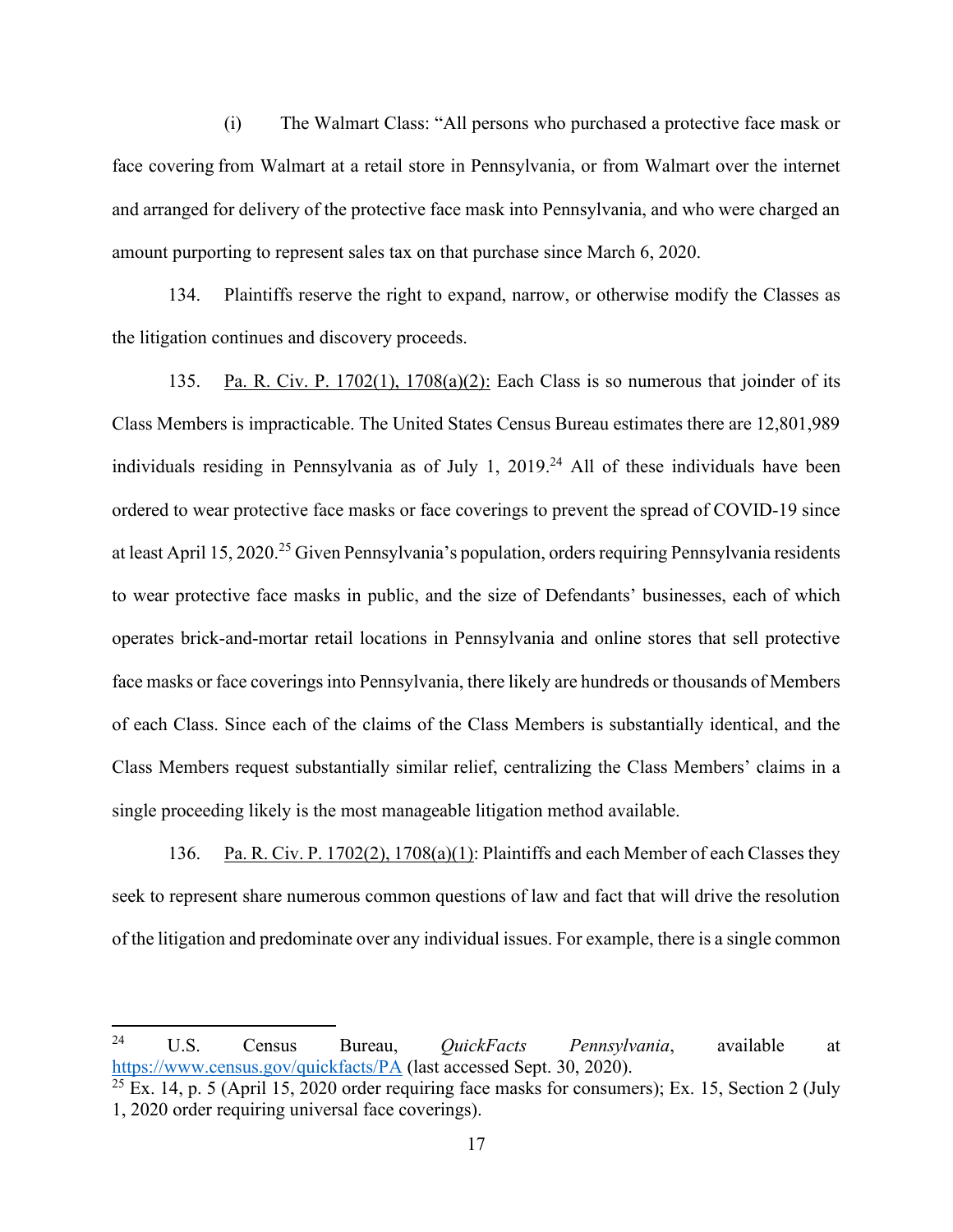answer to the question of whether Defendants violated the UTPCPL by charging Class Members 7% or more than the advertised price for protective face masks. The answer to this question is the same for Plaintiffs and each Member of each Class, and Plaintiffs and each Member of each Class require the same proof to answer this question. This question, and other common questions of law and fact, predominate over any individual issues.

137. Pa. R. Civ. P. 1702(3): Plaintiffs' claims are typical of the claims of each Member of each Class because the claims are based on the same legal theories and arise from the same conduct.

138. Pa. R. Civ. P. 1702(4), 1709: Plaintiffs are adequate representatives of each Member of each Class they seek to represent because the interests of Plaintiffs and each Member of each Class align. Plaintiffs will fairly, adequately, and vigorously represent and protect the interests of each Member of each Class they seek to represent and they have no interest antagonistic to any Member of any Class. Plaintiffs retained counsel who are competent and experienced in the prosecution of class action litigation generally and UTPCPL litigation specifically. Plaintiffs have or can acquire adequate financial resources to assure that the interests of each Member of each Class will not be harmed.

139. Pa. R. Civ. P. 1708(a)(3), (6), (7): Given the complexity and nature of the issues presented and the relief requested, the expense and time necessary to obtain such relief, and the anticipated recovery and relief that Plaintiffs and each Member of each Class may obtain, the class action mechanism is by far the preferred and most efficient litigation mechanism to adjudicate the claims of Plaintiffs and each Member of each Class. Additionally, requiring Plaintiffs and each Member of each Class to file individual actions would impose a crushing burden on the court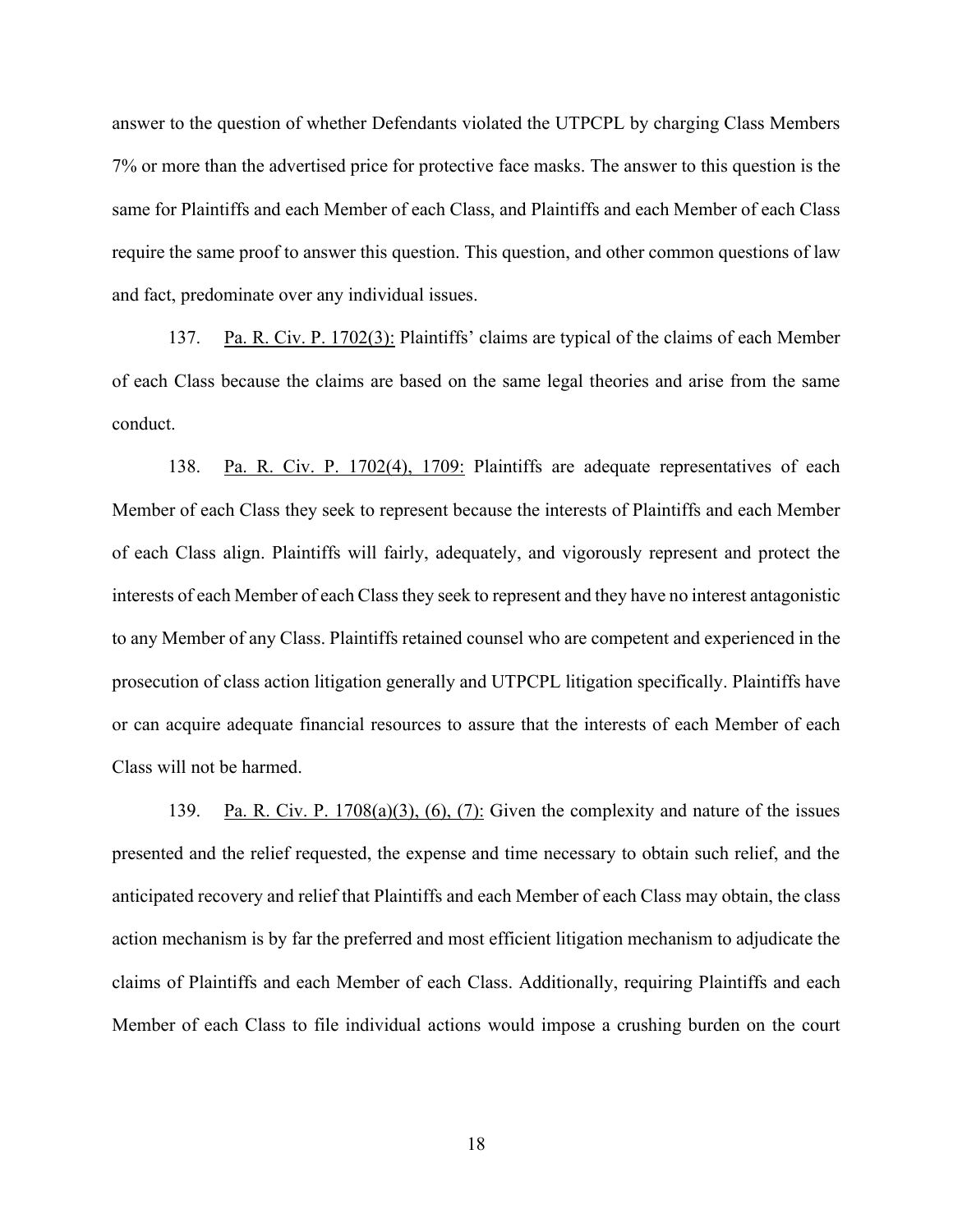system. Class treatment presents far fewer management difficulties and provides benefits of a single adjudication and economies of scale.

140. Pa. R. Civ. P. 1708(a)(4): Based on the knowledge of Plaintiffs and undersigned counsel, there are no similar cases currently pending against Defendants.

141. Pa. R. Civ. P. 1708(a)(5): This forum is appropriate for this litigation, as each Defendant regularly conducts business in this County and all or part of the claims arose in this County.

# **COUNT 1²Big Lots Inc. Violation of the Unfair Trade Practices and Consumer Protection Law 73 Pa. Stat. § 201-1, et seq.**

142. Wojton brings this claim individually and on behalf of the Big Lots Class.

143. Wojton and Big Lots are persons, the protective face masks are goods purchased for personal, family, and/or household use, and Big Lots' conduct described herein is trade or commerce under the UTPCPL. 73 Pa. Stat. § 201-2(2)-(3), 201-9.2.

144. Big Lots' conduct described herein constitutes as unfair methods of competition and unfair or deceptive acts or practices under the UTPCPL because: i) Big Lots represented that goods have characteristics they do not have; ii) Big Lots advertised goods with intent not sell them as advertised; and iii) Big Lots engaged in fraudulent or deceptive conduct which created a likelihood of confusion or misunderstanding. 73 P.S.  $\S 201-2(4)(v)$ , (ix), (xxi).

145. Big Lots' use of unfair methods of competition and unfair or deceptive acts or practices in the conduct of trade or commerce violates 73 P.S. § 201-3.

146. Wojton and the Big Lots Class Members lost money or property as result of Big Lots' violations and therefore are entitled to one hundred dollars (\$100) per violation under 73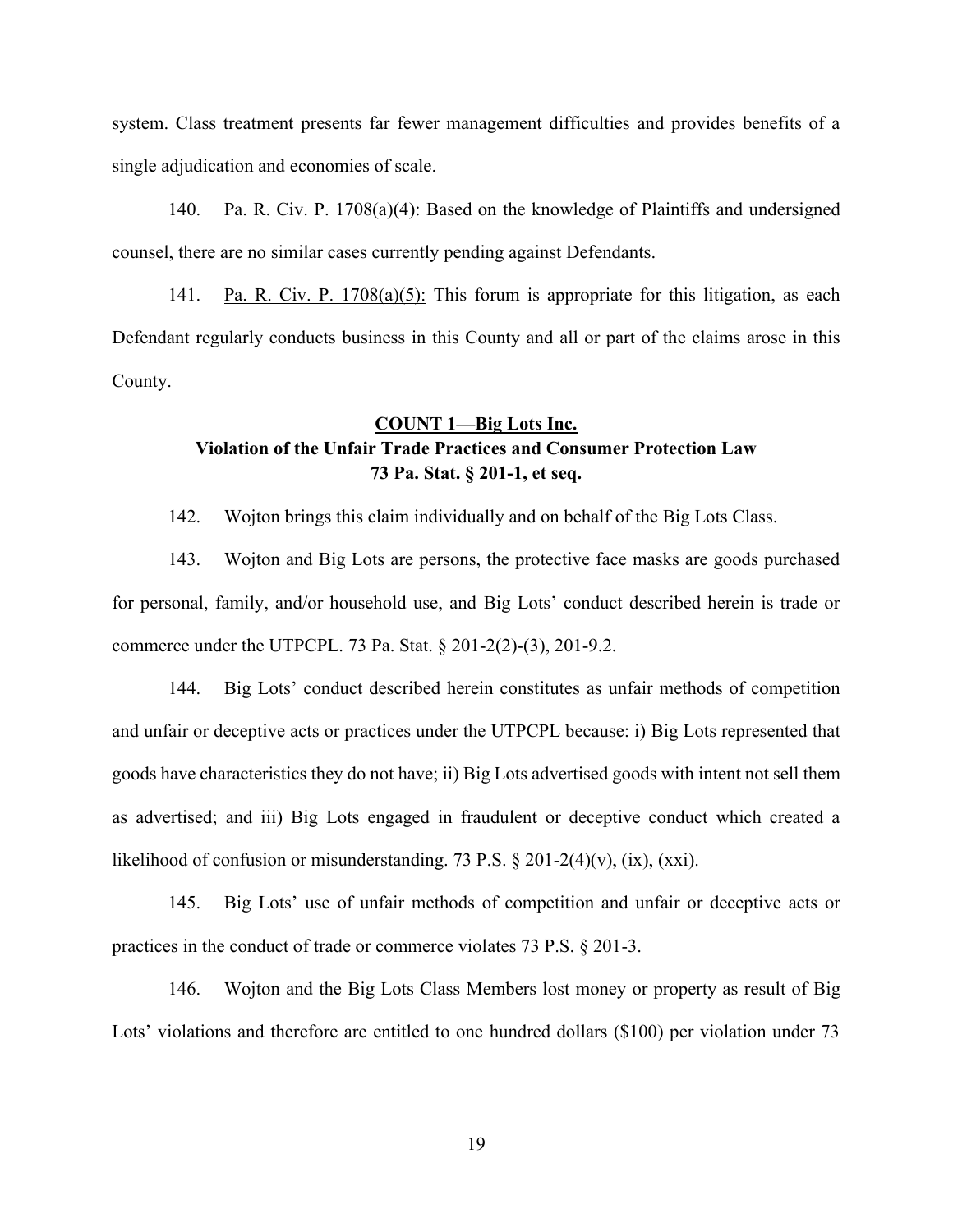P.S. 201-9.2, as well as reasonable costs and attorney fees and such additional relief the Court deems necessary and proper.

# **COUNT 2²Dollar General Corporation Violation of the Unfair Trade Practices and Consumer Protection Law 73 Pa. Stat. § 201-1, et seq.**

147. Evans brings this claim individually and on behalf of the Dollar General Class.

148. Evans and Dollar General are persons, the protective face masks are goods purchased for personal, family, and/or household use, and Dollar General's conduct described herein is trade or commerce under the UTPCPL. 73 Pa. Stat. § 201-2(2)-(3), 201-9.2.

149. Dollar General's conduct described herein constitutes as unfair methods of competition and unfair or deceptive acts or practices under the UTPCPL because: i) Dollar General represented that goods have characteristics they do not have; ii) Dollar General advertised goods with intent not sell them as advertised; and iii) Dollar General engaged in fraudulent or deceptive conduct which created a likelihood of confusion or misunderstanding. 73 P.S. § 201-2(4)(v), (ix),  $(xxi)$ .

150. Dollar General's use of unfair methods of competition and unfair or deceptive acts or practices in the conduct of trade or commerce violates 73 P.S. § 201-3.

151. Evans and the Dollar General's Class Members lost money or property as result of Dollar General's violations and therefore are entitled to one hundred dollars (\$100) per violation under 73 P.S. 201-9.2, as well as reasonable costs and attorney fees and such additional relief the Court deems necessary and proper.

# **COUNT 3²Giant Eagle, Inc. Violation of the Unfair Trade Practices and Consumer Protection Law 73 Pa. Stat. § 201-1, et seq.**

152. Marous brings this claim individually and on behalf of the Giant Eagle Class.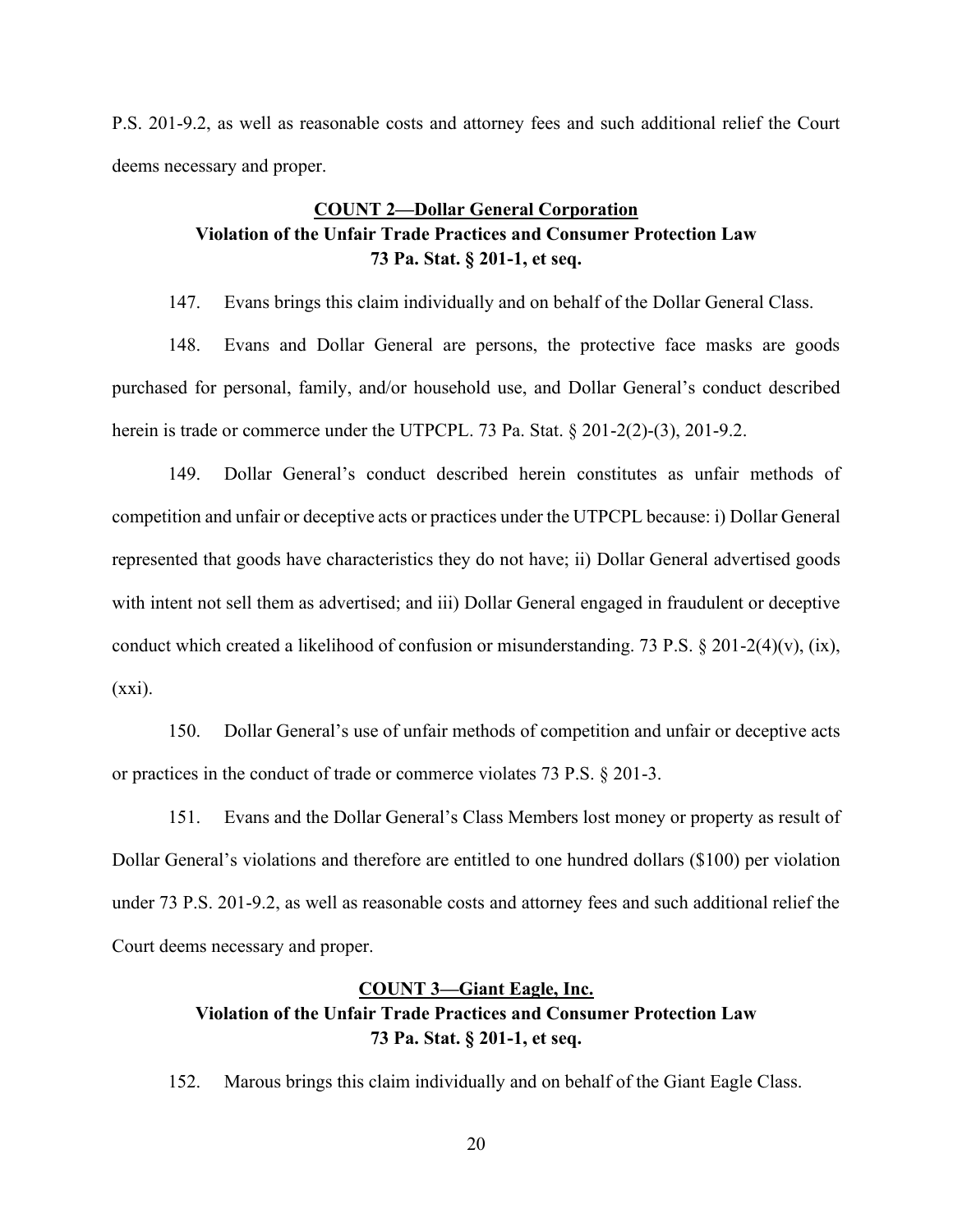153. Marous and Giant Eagle are persons, the protective face masks are goods purchased for personal, family, and/or household use, and Giant Eagle's conduct described herein is trade or commerce under the UTPCPL. 73 Pa. Stat. § 201-2(2)-(3), 201-9.2.

154. Giant Eagle's conduct described herein constitutes as unfair methods of competition and unfair or deceptive acts or practices under the UTPCPL because: i) Giant Eagle represented that goods have characteristics they do not have; ii) Giant Eagle advertised goods with intent not sell them as advertised; and iii) Giant Eagle engaged in fraudulent or deceptive conduct which created a likelihood of confusion or misunderstanding. 73 P.S. § 201-2(4)(v), (ix), (xxi).

155. Giant Eagle's use of unfair methods of competition and unfair or deceptive acts or practices in the conduct of trade or commerce violates 73 P.S. § 201-3.

156. Marous and the Giant Eagle Class Members lost money or property as result of Giant Eagle's violations and therefore are entitled to one hundred dollars (\$100) per violation under 73 P.S. 201-9.2, as well as reasonable costs and attorney fees and such additional relief the Court deems necessary and proper.

# **COUNT 4²Jo-Ann Stores, LLC Violation of the Unfair Trade Practices and Consumer Protection Law 73 Pa. Stat. § 201-1,** *et seq.*

157. Pollock brings this claim individually and on behalf of the JOANN Class.

158. Pollock and JOANN are persons, the protective face masks are goods purchased for personal, family, and/or household use, and JOANN's conduct described herein is trade or commerce under the UTPCPL. 73 Pa. Stat. § 201-2(2)-(3), 201-9.2.

159. JOANN's conduct described herein constitutes as unfair methods of competition and unfair or deceptive acts or practices under the UTPCPL because: i) JOANN represented that goods have characteristics they do not have; ii) JOANN advertised goods with intent not sell them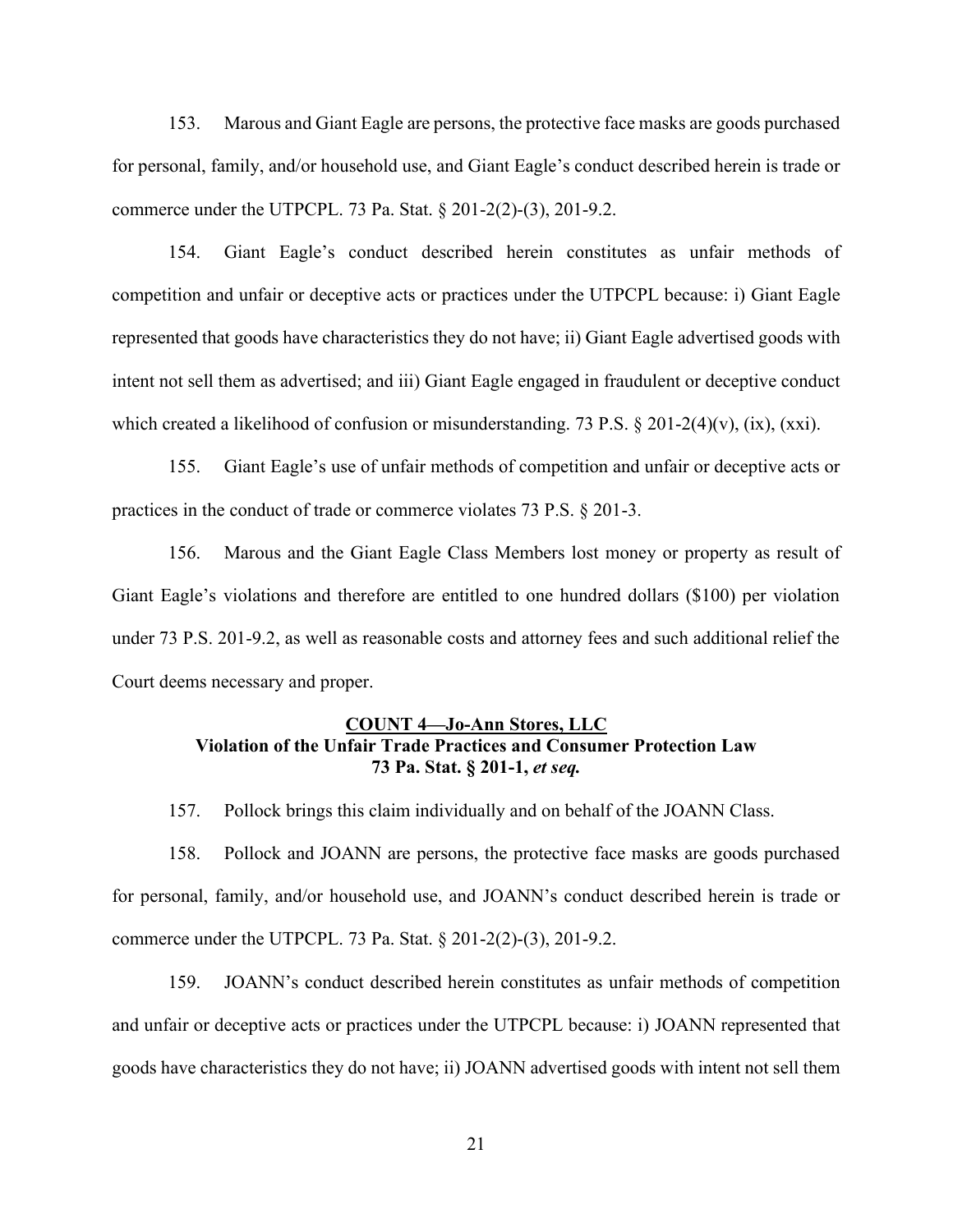as advertised; and iii) JOANN engaged in fraudulent or deceptive conduct which created a likelihood of confusion or misunderstanding. 73 P.S.  $\S 201-2(4)(v)$ , (ix), (xxi).

160. JOANN's use of unfair methods of competition and unfair or deceptive acts or practices in the conduct of trade or commerce violates 73 P.S. § 201-3.

161. Pollock and the JOANN Class Members lost money or property as result of JOANN's violations and therefore are entitled to one hundred dollars (\$100) per violation under 73 P.S. 201-9.2, as well as reasonable costs and attorney fees and such additional relief the Court deems necessary and proper.

# **COUNT 5—Ollie's Bargain Outlet Holdings, Inc. Violation of the Unfair Trade Practices and Consumer Protection Law 73 Pa. Stat. § 201-1, et seq.**

162. Duranko brings this claim individually and on behalf of the Ollie's Class.

163. Duranko and Ollie's are persons, the protective face masks are goods purchased for personal, family, and/or household use, and Ollie's' conduct described herein is trade or commerce under the UTPCPL. 73 Pa. Stat. § 201-2(2)-(3), 201-9.2.

164. Ollie's' conduct described herein constitutes as unfair methods of competition and unfair or deceptive acts or practices under the UTPCPL because: i) Ollie's represented that goods have characteristics they do not have; ii) Ollie's advertised goods with intent not sell them as advertised; and iii) Ollie's engaged in fraudulent or deceptive conduct which created a likelihood of confusion or misunderstanding. 73 P.S.  $\S 201-2(4)(v)$ , (ix), (xxi).

165. Ollie's' use of unfair methods of competition and unfair or deceptive acts or practices in the conduct of trade or commerce violates 73 P.S. § 201-3.

166. Duranko and the Ollie's Class Members lost money or property as result of Ollie's' violations and therefore are entitled to one hundred dollars (\$100) per violation under 73 P.S. 201-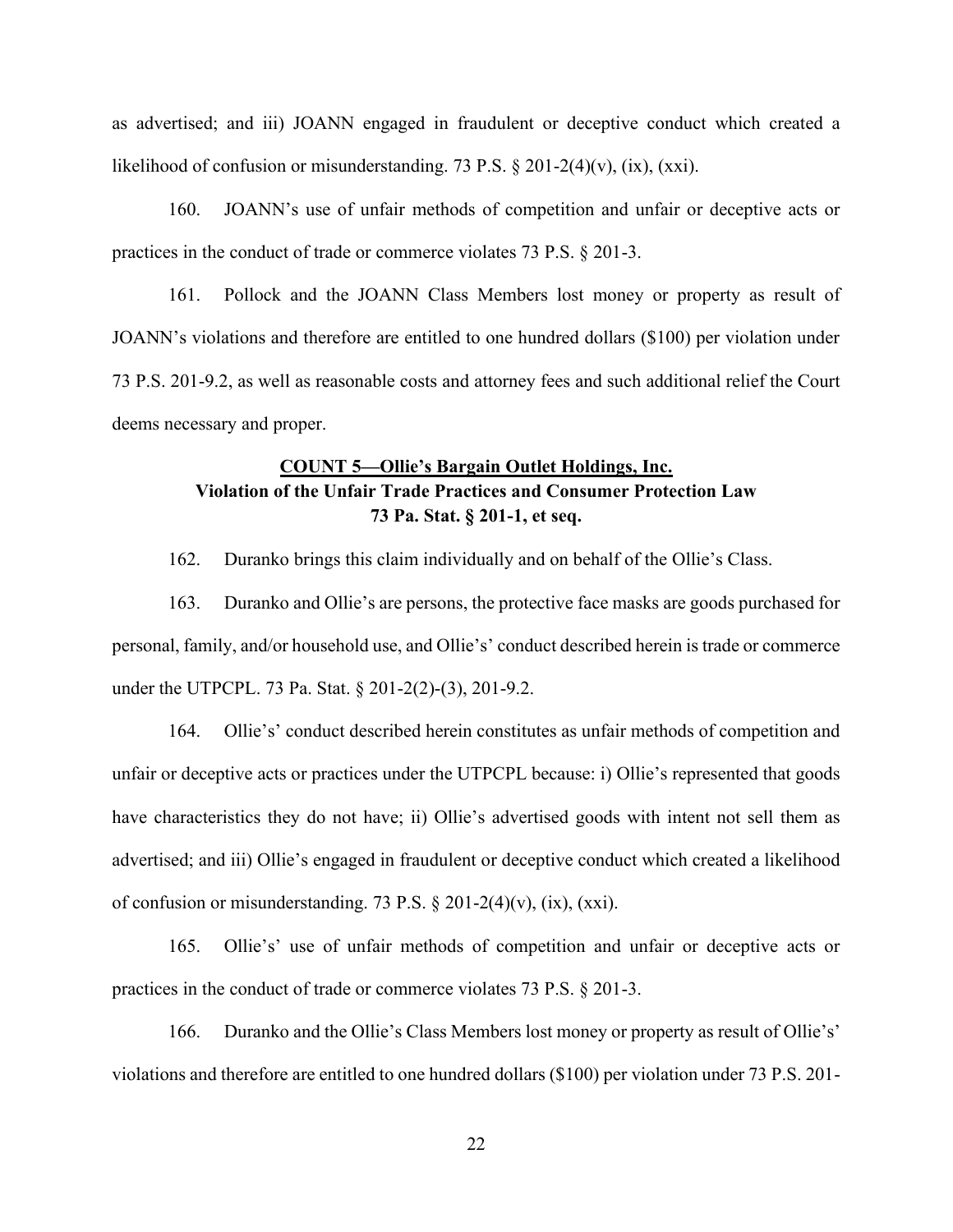9.2, as well as reasonable costs and attorney fees and such additional relief the Court deems necessary and proper.

# **COUNT 6²The Home Depot, Inc. Violation of the Unfair Trade Practices and Consumer Protection Law 73 Pa. Stat. § 201-1, et seq.**

167. Marous brings this claim individually and on behalf of the Home Depot Class.

168. Marous and Home Depot are persons, the protective face masks are goods purchased for personal, family, and/or household use, and Home Depot's conduct described herein is trade or commerce under the UTPCPL. 73 Pa. Stat. § 201-2(2)-(3), 201-9.2.

169. Home Depot's conduct described herein constitutes as unfair methods of competition and unfair or deceptive acts or practices under the UTPCPL because: i) Home Depot represented that goods have characteristics they do not have; ii) Home Depot advertised goods with intent not sell them as advertised; and iii) Home Depot engaged in fraudulent or deceptive conduct which created a likelihood of confusion or misunderstanding. 73 P.S. § 201-2(4)(v), (ix),  $(xxi)$ .

170. Home Depot's use of unfair methods of competition and unfair or deceptive acts or practices in the conduct of trade or commerce violates 73 P.S. § 201-3.

171. Marous and the Home Depot Class Members lost money or property as result of Home Depot's violations and therefore are entitled to one hundred dollars (\$100) per violation under 73 P.S. 201-9.2, as well as reasonable costs and attorney fees and such additional relief the Court deems necessary and proper.

# **COUNT 7²Tuesday Morning Corporation Violation of the Unfair Trade Practices and Consumer Protection Law 73 Pa. Stat. § 201-1, et seq.**

172. Marous brings this claim individually and on behalf of the Tuesday Morning Class.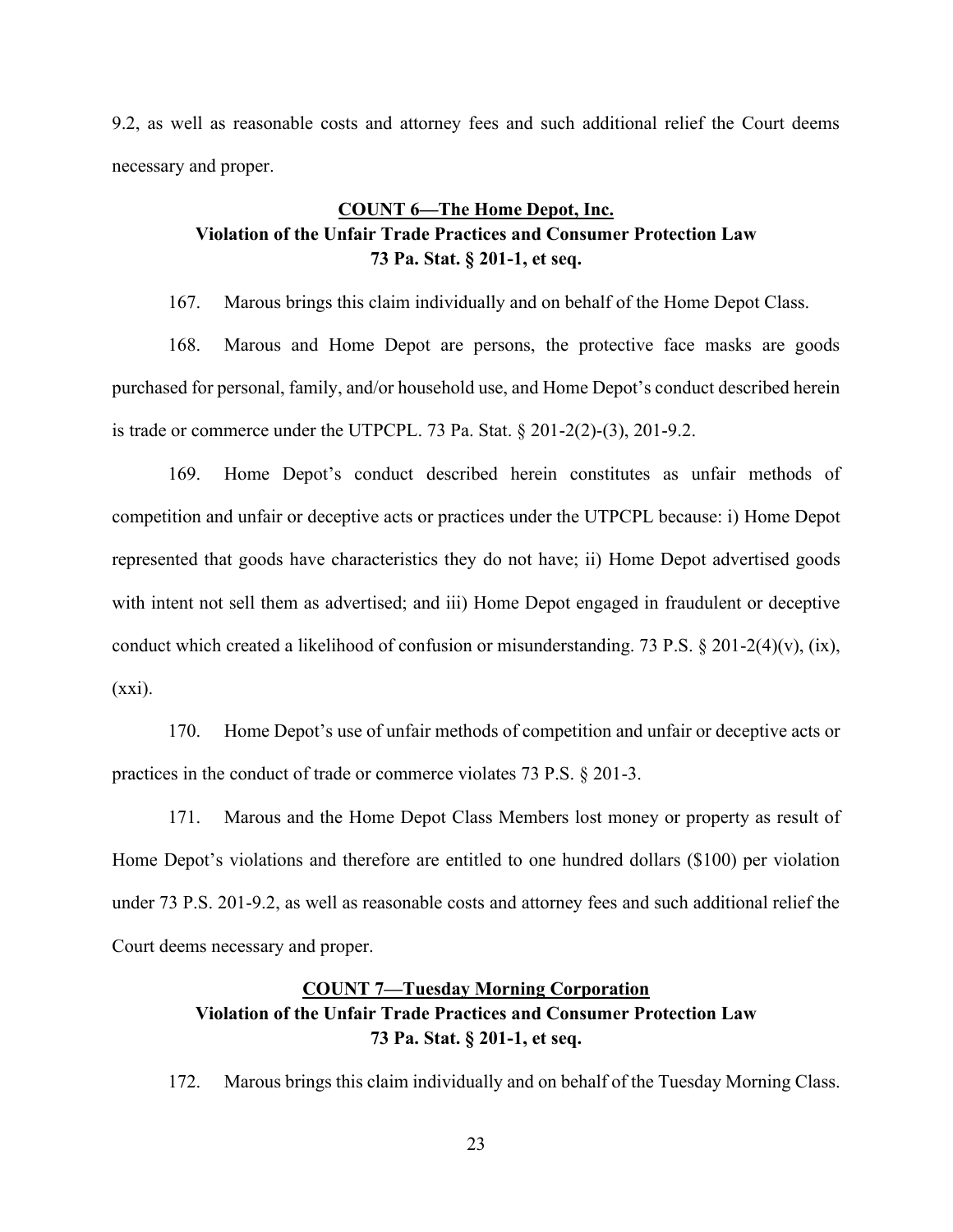173. Marous and Tuesday Morning are persons, the protective face masks are goods purchased for personal, family, and/or household use, and Tuesday Morning's conduct described herein is trade or commerce under the UTPCPL. 73 Pa. Stat. § 201-2(2)-(3), 201-9.2.

174. Tuesday Morning's conduct described herein constitutes as unfair methods of competition and unfair or deceptive acts or practices under the UTPCPL because: i) Tuesday Morning represented that goods have characteristics they do not have; ii) Tuesday Morning advertised goods with intent not sell them as advertised; and iii) Tuesday Morning engaged in fraudulent or deceptive conduct which created a likelihood of confusion or misunderstanding. 73 P.S.  $\S 201-2(4)(v)$ , (ix), (xxi).

175. Tuesday Morning's use of unfair methods of competition and unfair or deceptive acts or practices in the conduct of trade or commerce violates 73 P.S. § 201-3.

176. Marous and the Tuesday Morning Class Members lost money or property as result of Tuesday Morning's violations and therefore are entitled to one hundred dollars  $(\$100)$  per violation under 73 P.S. 201-9.2, as well as reasonable costs and attorney fees and such additional relief the Court deems necessary and proper.

# **COUNT 8²Ulta Beauty, Inc. Violation of the Unfair Trade Practices and Consumer Protection Law 73 Pa. Stat. § 201-1,** *et seq.*

177. Bailey brings this claim individually and on behalf of the Ulta Beauty Class.

178. Bailey and Ulta Beauty are persons, the protective face masks are goods purchased for personal, family, and/or household use, and Ulta Beauty's conduct described herein is trade or commerce under the UTPCPL. 73 Pa. Stat. § 201-2(2)-(3), 201-9.2.

179. Ulta Beauty's conduct described herein constitutes as unfair methods of competition and unfair or deceptive acts or practices under the UTPCPL because: i) Ulta Beauty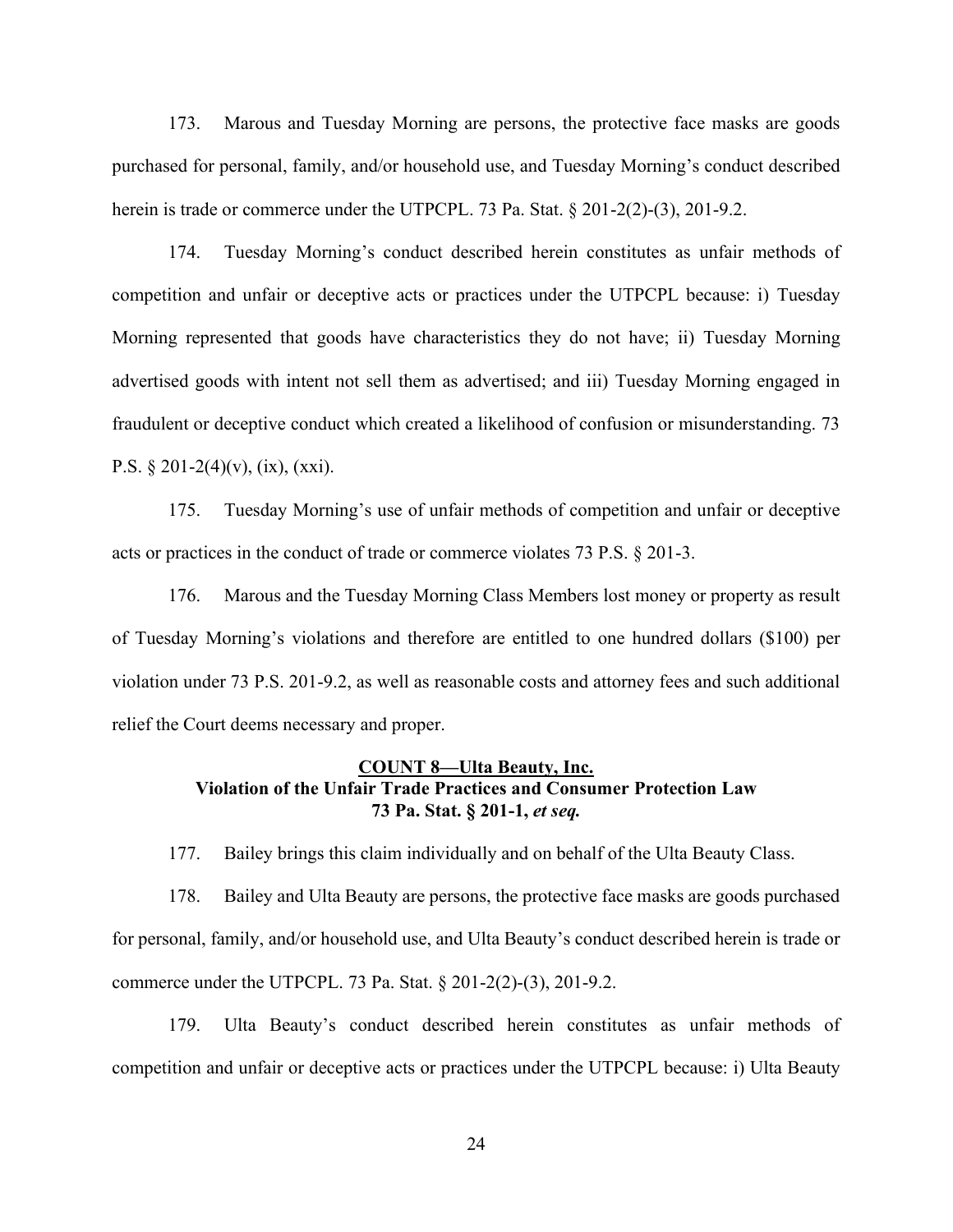represented that goods have characteristics they do not have; ii) Ulta Beauty advertised goods with intent not sell them as advertised; and iii) Ulta Beauty engaged in fraudulent or deceptive conduct which created a likelihood of confusion or misunderstanding. 73 P.S. § 201-2(4)(v), (ix), (xxi).

180. Ulta Beauty's use of unfair methods of competition and unfair or deceptive acts or practices in the conduct of trade or commerce violates 73 P.S. § 201-3.

181. Bailey and the Ulta Beauty Class Members lost money or property as result of Ulta Beauty's violations and therefore are entitled to one hundred dollars ( $$100$ ) per violation under 73 P.S. 201-9.2, as well as reasonable costs and attorney fees and such additional relief the Court deems necessary and proper.

# **COUNT 9²Walmart Inc. Violation of the Unfair Trade Practices and Consumer Protection Law 73 Pa. Stat. § 201-1, et seq.**

182. McLean brings this claim individually and on behalf of the Walmart Class.

183. McLean and Walmart are persons, the protective face masks are goods purchased for personal, family, and/or household use, and Walmart's conduct described herein is trade or commerce under the UTPCPL. 73 Pa. Stat. § 201-2(2)-(3), 201-9.2.

184. Walmart's conduct described herein constitutes as unfair methods of competition and unfair or deceptive acts or practices under the UTPCPL because: i) Walmart represented that goods have characteristics they do not have; ii) Walmart advertised goods with intent not sell them as advertised; and iii) Walmart engaged in fraudulent or deceptive conduct which created a likelihood of confusion or misunderstanding. 73 P.S.  $\S 201-2(4)(v)$ , (ix), (xxi).

185. Walmart's use of unfair methods of competition and unfair or deceptive acts or practices in the conduct of trade or commerce violates 73 P.S. § 201-3.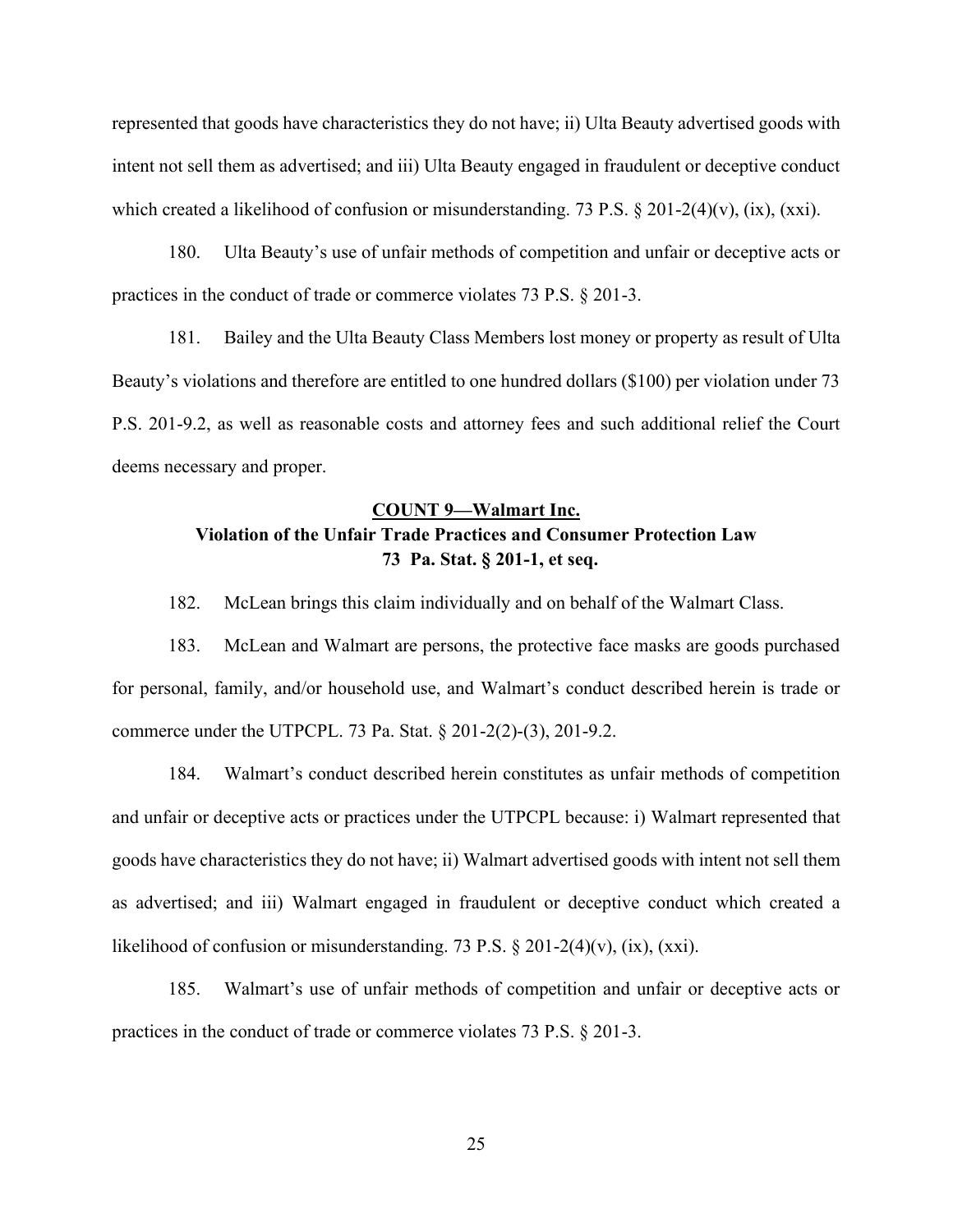186. McLean and the Walmart Class Members lost money or property as result of Walmart's violations and therefore are entitled to one hundred dollars (\$100) per violation under 73 P.S. 201-9.2, as well as reasonable costs and attorney fees and such additional relief the Court deems necessary and proper.

# **JURY TRIAL DEMANDED**

Plaintiffs request a jury trial on all claims so triable.

## **PRAYER FOR RELIEF**

WHEREFORE, Plaintiffs pray for the following relief:

- a. An order certifying each proposed Class, appointing Plaintiffs as representative of each proposed Class they seek to represent, and appointing undersigned counsel as counsel for each proposed Class;
- b. An order awarding one hundred dollars (\$100.00) per violation of the UTPCPL, and not a refund of the overcharges that Defendants misrepresented as sales tax;
- c. An order awarding attorneys' fees and costs; and
- d. An order awarding all other relief that is just, equitable and appropriate.

Respectfully Submitted,

Dated: November 23, 2020 */s/ Kevin W. Tucker*

Kevin W. Tucker (He/Him/His) Pa. No. 312144 Kevin J. Abramowicz Pa. No. 320659 EAST END TRIAL GROUP LLC 186 42nd St., P.O. Box 40127 Pittsburgh, PA 15201  $0 1 3 0$ Tel. (412) 877-5220 Fax. (412) 626-7101 ktucker@eastendtrialgroup.com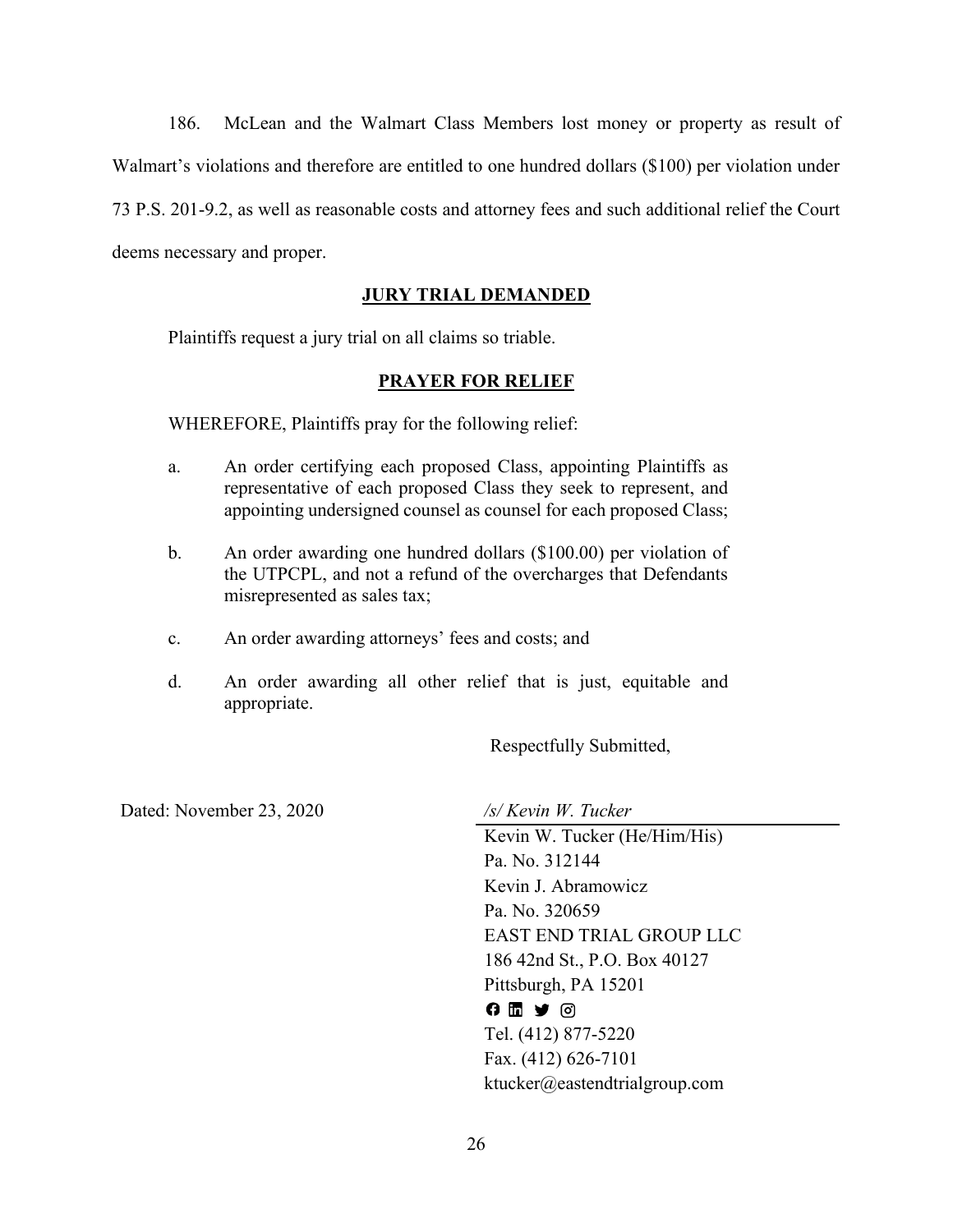kabramowicz@eastendtrialgroup.com

Jason M. Leviton (*pro hac* forthcoming) Lauren Godless (*pro hac* forthcoming) **BLOCK & LEVITON LLP** 260 Franklin Street, Suite 1860 Boston, MA 02110 Tel. (617) 398-5600 jason@blockleviton.com lauren@blockleviton.com *Counsel for Plaintiff*